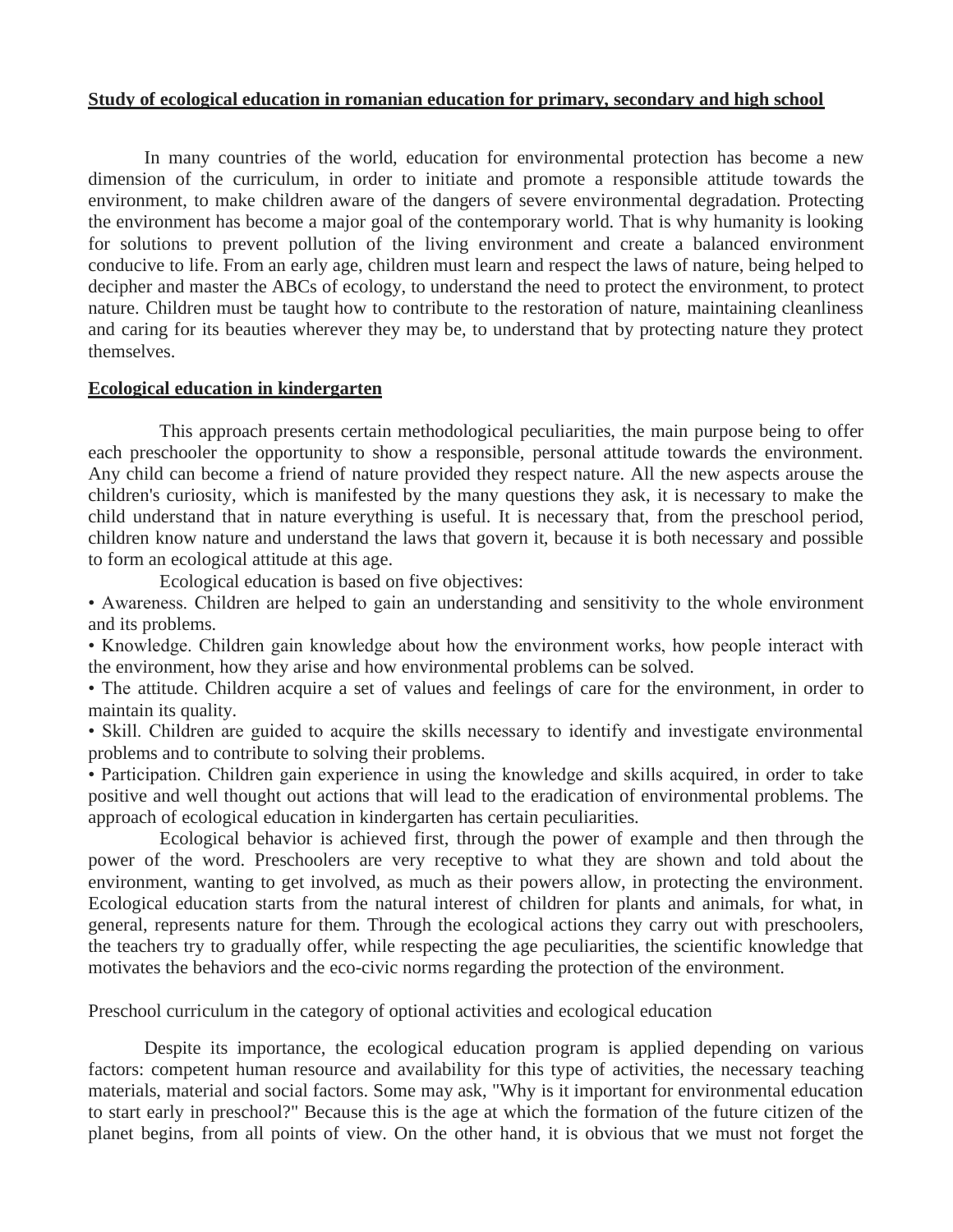value, for the formation of the future human individual, of those "7 years at home", through which a child is transmitted the basic norms of behavior, which is the foundation of the actions of a citizen concerned about the environment. in which he lives. So, the school has an important role to play in educating children to maintain ecological balance. We consider it to be welcomed that since kindergarten children are familiar with the notions of ecology, they are encouraged to take part in outdoor experiments such as: gardening, nature trips or actions to recover damaged areas. It is good to expand these experiences that can be organized closer or further from kindergarten and can be both educational and recreational.

In preschool children, ecological education can be achieved more in the formation of skills and emotional feelings. For middle and large groups and primary classes, there must be a strategy for organizing scientific content and transmitting it in an individualized way. We need to focus this strategy especially on more pronounced formative values built according to the specific abilities of each child's age and pace of development, needs and interests. Therefore, knowing the environment and its problems, at this age must wear practical aspects and provoke emotional feelings. Whenever possible we need to put children in a position to act, to react, to show attitudes.

Young children tend to develop an emotional attachment to what is familiar to them and to which they feel good. One thing to keep in mind when working with children is that if they do not understand why a certain thing needs to be done, they are interpreting that it should not be done. Some positive attitudes toward the environment that can be formed and repeated at this age include actions such as turning off water while brushing teeth, turning off light when we don't need to use it, and knowing that paper needs to be recycled.

The curiosity of preschool children is very high and leads to the accumulation of knowledge about the environment, about its protection, which contributes to the development of children's ability to think logically and to correctly interpret aspects around them.

In order to have an effect on children's development and in the formation of their future personality, ecological education activities must be carried out continuously, as much as possible to be part of the daily program or at least some ideas to be infiltrated in various topics addressed in kindergarten. However, the days dedicated especially to a topic on nature and its protection have a special impact, preferably considering the ecologist's calendar:

March 21 - International Forest Day,

March 22 - International Water Day,

April 1 - International Bird Day,

April 22 - Earth Day,

April 26 - World Laboratory Animal Protection Day,

June 5 - International Environment Day,

- June 8 World Oceans Day,
- June 29 International Danube Day,
- August 9 International Day of Zoos and Parks,

August 26 - International Dog Day,

September 16 - International Ozone Day,

October 4 - International Day for the Protection of Animals,

October 6 - International Habitat Day.

For example, on International Forest Day you can organize a trip to the forest, listen to the movement of tree sap, observe the plants and animals in the forest or you can carry out a tree planting and introduce children to the roles of the forest in our lives and activities human beings who threaten her.

Ecological education activities can be carried out both as optional activities and as integrated activities for all areas of activities in kindergarten and leave it to the educators to design them according to children's possibilities, needs and other factors. The age peculiarities of preschoolers allow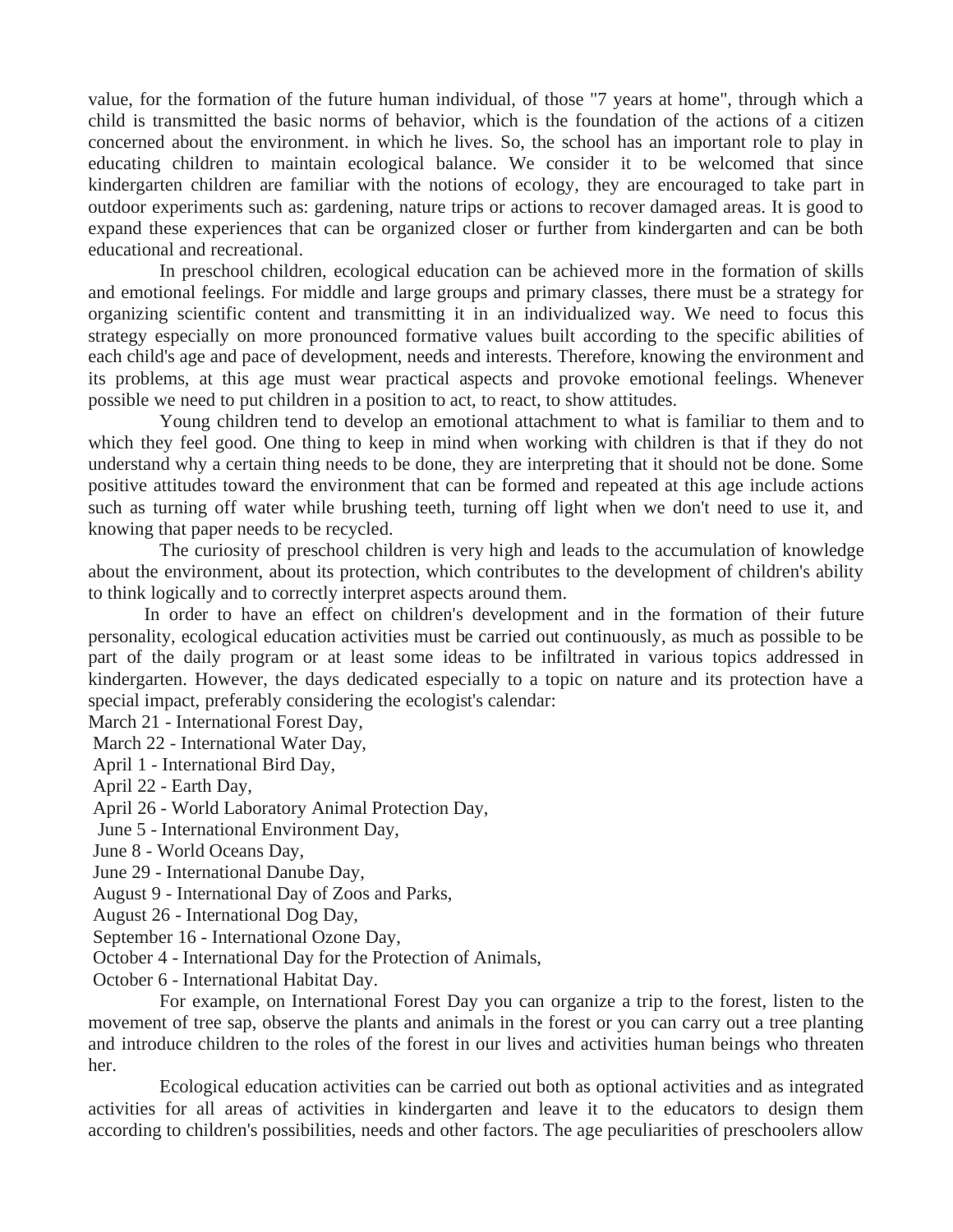the formation and development of ecological awareness and, implicitly, of an appropriate behavior. Training children in various actions: excursions, practical actions to collect reusable materials, capitalizing on or using them for other purposes (in practical skills classes, decorating the classroom and the home), actions to sanitize the kindergarten yard, the park, the place playground or a corner of the forest, visits to the zoo, readings on plants, animals, soil, water and air pollution (in the activities of language education, education for society), actions of recognition and collection of medicinal plants, we will achieve a development of the spirit of initiative, of the research skills, of the responsibility for the work done, of the curiosity. Therefore, it is necessary that from kindergarten, the child knows the existing life forms in the environment, their diversity and learns to protect them.

By comparing the phenomena, the preschooler learns to think about nature, and the difficulties encountered in knowing it dissipate and the desire to "know" remains awake. This is where the pedagogical ability of the educator comes in, which consists in creating an attractive framework of preoccupations for the child that he can explore with passion. With a lot of patience, perseverance and tact, the child will become receptive and sensitive to the needs of nature, slowly penetrating its secrets, discovering its beauty and harmony. It can arouse children's interest in such projects, a series of activities that show children how certain phenomena happen, how certain things move in the environment, what are the sounds of nature and what are the consequences of human actions on nature. This can be easily done during walks, by collecting materials that can arouse children's interest in objects and phenomena accessible to their age.

All this leads us to the idea that we have the duty and obligation to support children in knowing some elements of the mysteries of the universe, to teach them to explore the world around them, to analyze it, to ask questions and express opinions and to encourage them in all actions. which they undertake.

By involving children in activities of knowing and understanding some facts and phenomena from the near universe, by knowing the beauties and benefits of a life in the middle of nature, identifying problems of environmental degradation, we want to form a correct attitude towards children, responsible for the environment. close to a civilized and healthy life. By choosing for themselves and taking responsibility for the decision, the children become independent, able to manage on their own, confident in their own strengths, which leads to the formation of a positive self-image.

Transmitting information about ecology, acquiring knowledge about the human-environment relationship, educating civilized behaviors and behaviors towards the environment, forming skills and habits to protect the environment, enriching active vocabulary with words from the ecological field, cultivating investigative attitudes, research, exploration of the environment, care of the living corner in the classroom or kindergarten, curiosities in the world of plants and animals, knowledge of plants and animals protected by law, active participation in actions of protection, conservation of nature, environment, harvesting medicinal plants and beneficial fruits health, the contribution of children to the recycling of reusable materials, the acquisition of knowledge, rules of conduct specific to ensuring the balance between individual health, societal and environmental health, direct involvement, active in environmental protection are priority objectives to be implemented throughout the instructiveeducational process in kindergarten.

#### I. Manual activities

#### a.Theme- Water

Cheerful fish in clear waters

The presentation of the topic began by discussing aspects of water and its importance in nature and for humans.

- What is water?
- How important is water for man and nature?
- Why is it important to stop polluting rivers, seas and oceans?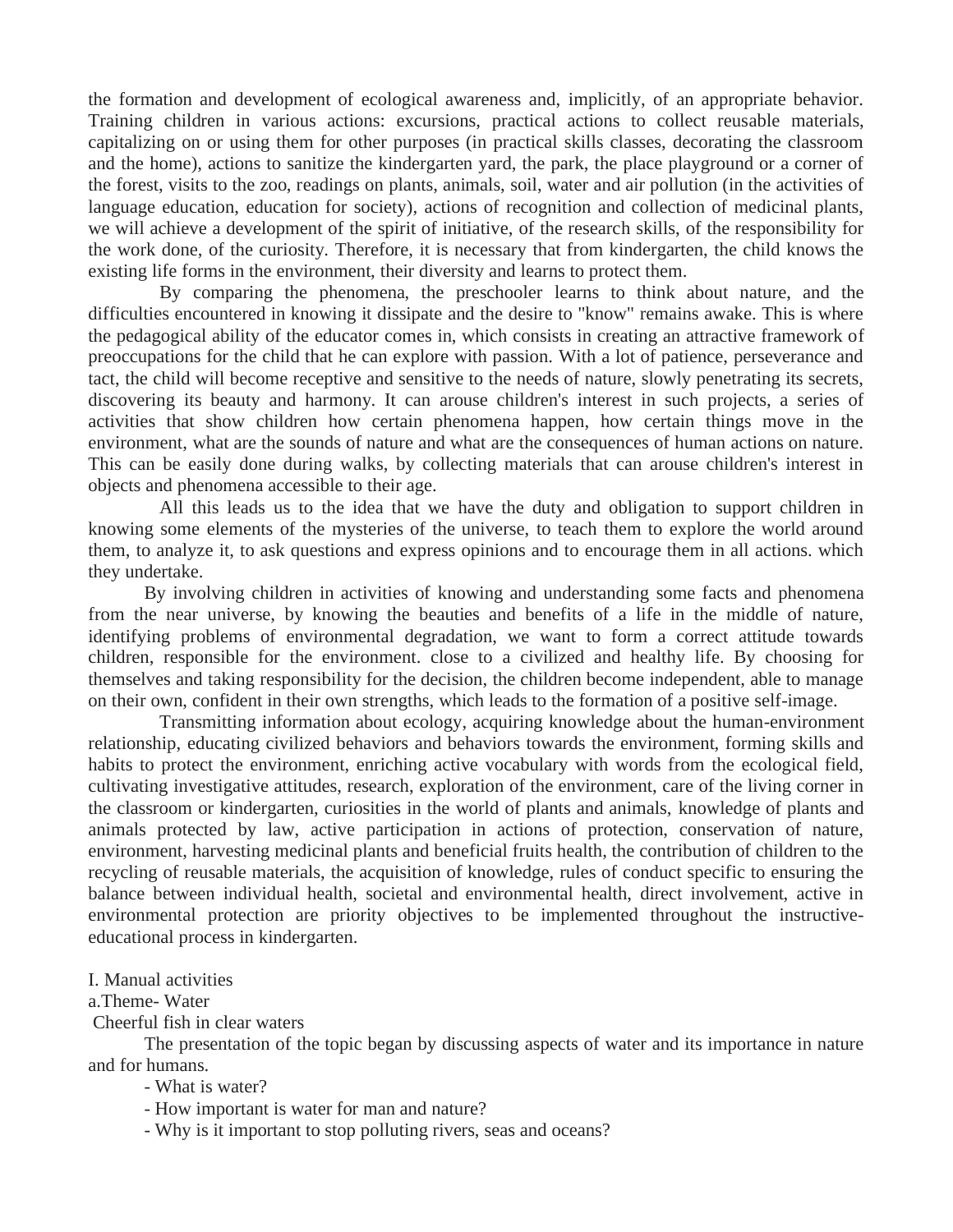Fish made by children is an awareness of the importance of keeping water clean and also an alarm signal about excessive environmental pollution. The underwater world is deeply affected by pollution, many species of fish, plants and other marine organisms, such as corals, are in great danger of extinction, which triggers a strong imbalance in both the underwater and terrestrial ecosystem.

## b. Theme Paper / cardboard

Boat racing

The presentation of the topic began by discussing aspects of water and its importance in nature and for humans.

- What is the paper and who made it for the first time?

- Why is it important to use paper responsibly?

- Why is it important to recycle paper and cardboard?

Making toys from recyclable materials is an excellent opportunity to pass on to children information about the origin of those materials, the importance of using them responsibly and the importance of recycling them. In this case, by recycling cardboard and paper, we save thousands and thousands of trees from being cut down. Through play, in the most creative way possible, children can be involved in protecting the environment, from a very young age.

c. Plastic theme

Bird feeders

The presentation of the topic started by discussing some aspects regarding plastic waste and its effects on nature and man.

- What is plastic?

- Why is it important to recycle plastic?

Transforming a plastic bottle into a useful object and after its initial use, in order to care for vulnerable birds during the cold winter, creates sensitivity and empathy for the animals around us and at the same time increases the interest in recycling this material - plastic, excessive used by humans and also extremely harmful to the environment.

d. Theme Animals

Pop-up model - your favorite animal

The presentation of the topic began by discussing aspects of animals, both domestic and wild.

- What domestic and wild animals do you know?

- Where do they live?

- How can we protect the animals?

Making a three-dimensional model (pop-up) requires skill and attention, and the spontaneity of the composition, given by the elements of surprise - pop-up - increases the child's interest in the proposed theme. Choosing a favorite animal as a subject involves a degree of identification of the child with that animal, thus increasing feelings of empathy and tolerance for animals in general.

## e) Topic Green energy

Wind farms

The presentation of the topic began by discussing aspects of electricity, its advantages and costs for nature

- What are the main sources of electricity?

- What is meant by green energy?

- How can we use the force of the wind in a beneficial way for our comfort and at the same time for the good of nature?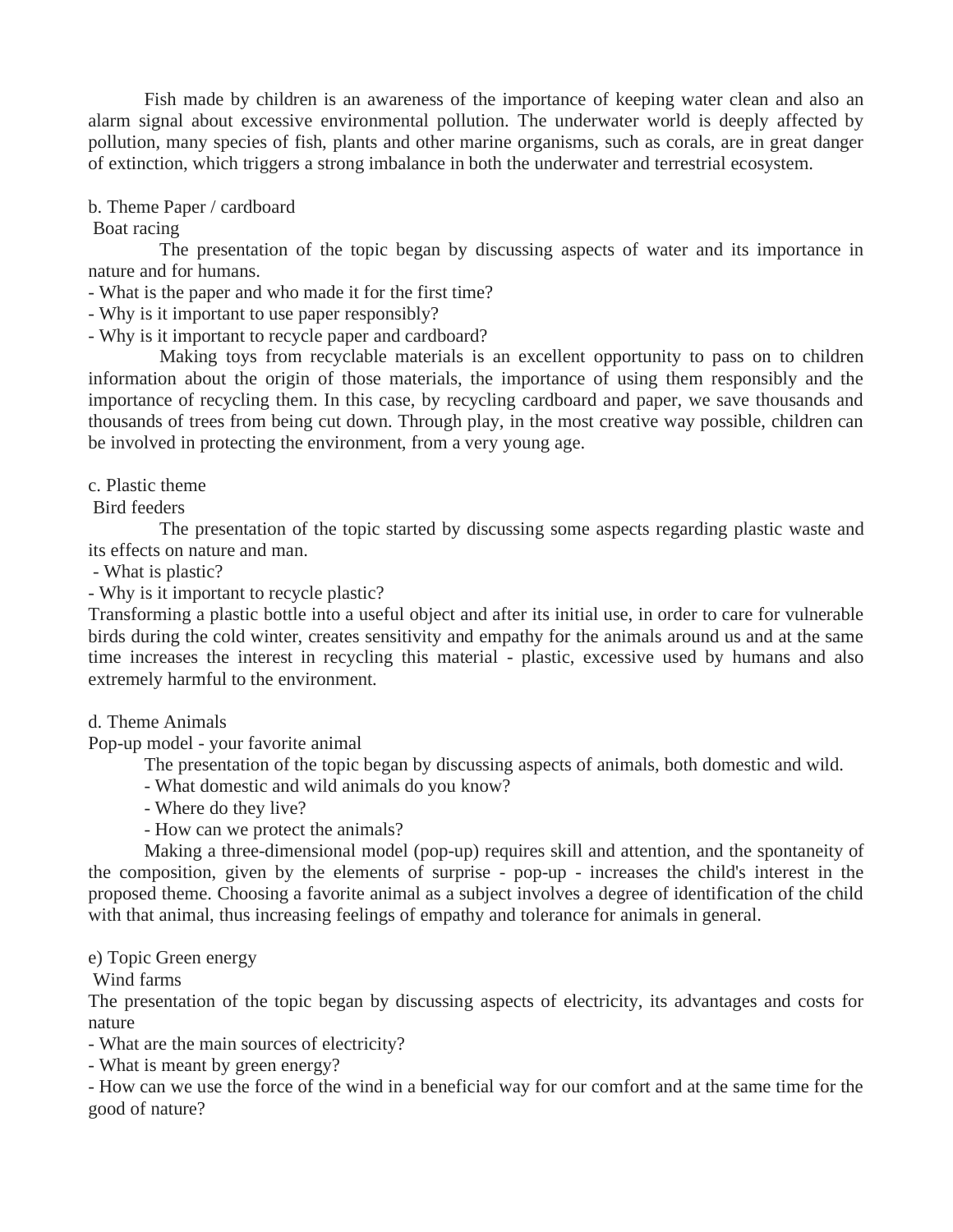Windmills, similar to windmills, operating on the same principle as windmills are a good alternative for producing electricity, so used in modern society.

II. Activities and games in nature

1. Who am I?

Purpose: developing the spirit of communication, consolidating knowledge.

- Materials needed: drawings or photographs with different animals
- Deployment:

The educator prepares a set of drawings or photos with different animals (their number should be at least equal to the number of children in the group). For the children from the small and medium group, the images can be chosen together with them, giving them the opportunity to remember them. The pictures are placed face down and the first child will choose one of them at random and will look at it, without being seen by the other children. They will, in turn, ask a question to guess the species in the picture. For example: does the animal in the picture have four legs? flying? does it have black spots? and so on The one who answers the questions only answers "yes" or "no". If the questioner has received a positive answer, he is allowed to ask another question. It can continue until the first "no", when the next question is asked by another child. The one who guesses the animal will choose another image and answer the questions.

2. Find your mate on Noah's Ark

Purpose: to develop creativity.

Materials needed: drawings or photographs with different animals.

Deployment:

The educator prepares for each player labels with the image of animals. Each animal appears on two labels, for example, if there are 30 participants, labels with 15 species are prepared, 2 labels from each species. The children draw a label and do not show it to the others. Each player must imitate the movement of the received animal and, based on the movement, find his "match" among the multitude of creatures on Noah's Ark. Players are not allowed to speak or imitate the sound of animals, only movement. Variation: children can also imitate the sound of the animal on the card, but they are not allowed to speak.

3. Guess the animal

Purpose: verification and systematization of knowledge about known animals

Materials needed: pictures of familiar animals (for each child).

Deployment:

The children listen to the riddle told by the educator. The child who guesses what animal it is, picks up that card with the image, names the animal, says what kind of animal it is, where it lives, what it feeds on, or other things it knows about that animal, or possible feelings about it. . For those animals that no child can guess, helpful questions can be asked. Example: The teacher says the riddle: "Spin the lily slowly / Without fork and string." The child who has the token with the cat picks it up, names the animal (cat), then says what he knows about it. Several children may be involved in describing an animal. Finally, for the fun of the children, they will imitate the sounds made by the described animal. Variety: It can expand the scope of the game, including riddles and images with plants or various elements of nature.

# 4. Team logo

The goal: the development of team spirit, the development of creativity. Required materials: twine, nails, adhesive tape, crayons, scissors, hammer, pegs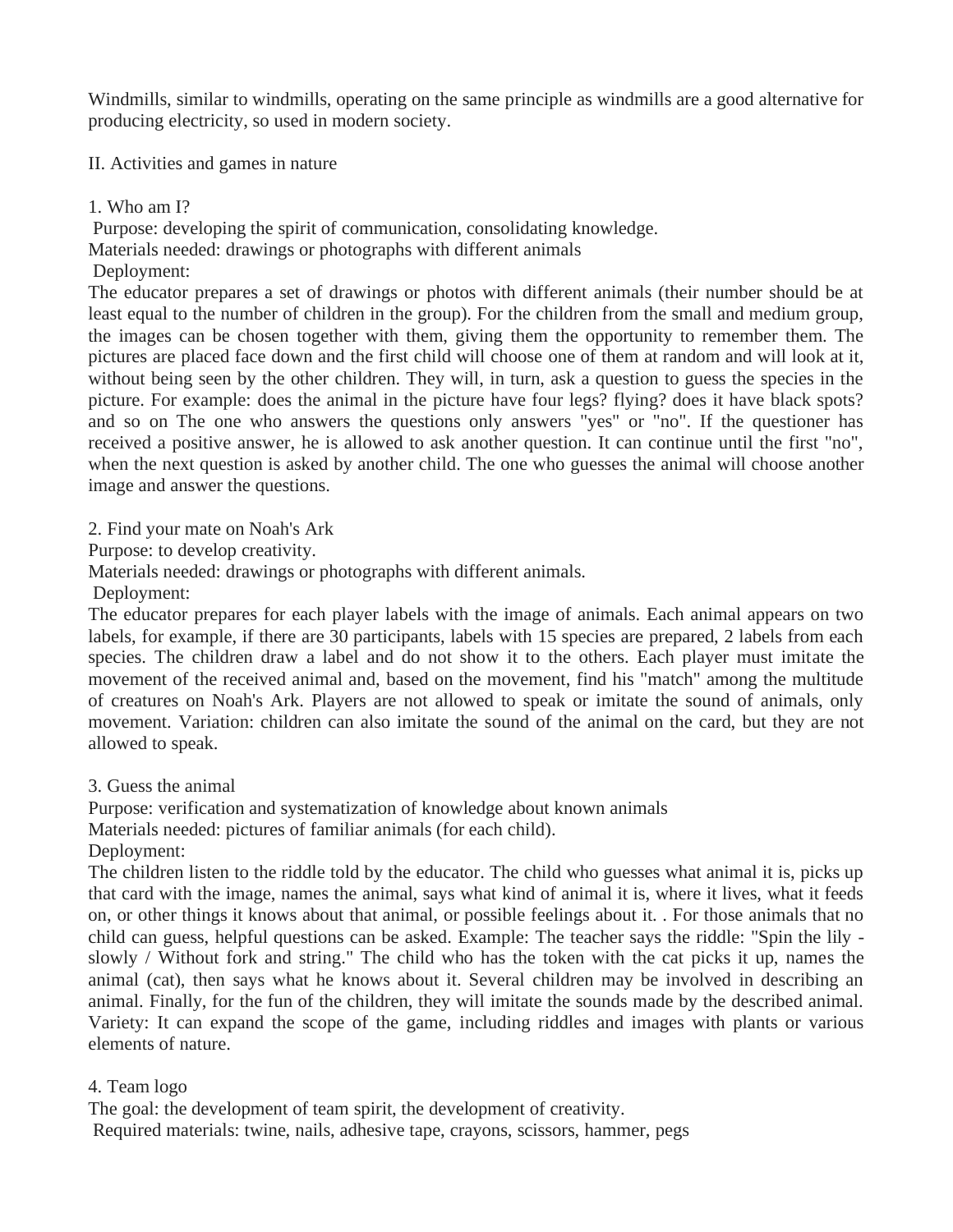Deployment:

The group is divided into teams. The number of members of each team will be decided as needed - they can be two large groups, or teams with a fixed number of participants. Each team must choose a team name and must "fabricate" a symbol, an emblem of things, natural objects. For the manufacture of the emblem can be used nails, adhesive tape, string, possibly crayons to write on the symbol. When evaluating, the creativity is scored, how suggestive the emblem is and if it is in accordance with the chosen name. Variants: The emblem can be manufactured using only certain colors (green and yellow, green and blue, etc.). Instead of an emblem, a team flag can be created.

5. Make your own perfume

The goal: to discover nature with the help of the senses.

Materials needed: plastic boxes

Deployment:

This activity will preferably take place in the forest. The children will receive a plastic box from the educators and each one will have to prepare their own perfume in that box. For this, the children will spread around and will put in the box elements of nature (leaves, flowers, herbs, fruits, etc.), to create their perfume. They will be able to add more and more elements, until they get the aroma that will delight them. After the children have created their perfume, a circle is formed and each one smells once again its own combination of flavors after which the boxes will pass from hand to hand, in a certain sense, so that everyone can smell all the perfumes. After one or two rounds, in which the boxes pass "from one nose to another", the children must recognize their own perfume and stop the box, without passing it on. There will also be time for everyone to express their views on their feelings. Through this type of activity, children can get closer to nature using all their senses.

6. Path of ants

The aim: understanding the types of orientation (understanding the orientation of animals and other senses than the visual one), knowing and understanding the importance of pheromones, facing the state of discomfort, tension.

Materials needed: scarf, twine, volatile oil, pot, water

Deployment:

The game leader soaks a string of several meters in water mixed with volatile oil or you can use herbs from nature, then spread it in the grass. The participants are divided into teams, they are blindfolded, they are shown where the embalmed string begins. Players have the task of reaching the other end of the path, walking on all fours and using only their sense of smell. Finally, after the evaluation, it is recommended to discuss the importance of the sense of smell in the orientation of many animals, for example understanding the connection of the sense of smell - pheromones or why ants walk in a row on the same path.

## 7. How are bats oriented?

Purpose: learning and understanding the concepts of prey-predator, natural selection, hearing in space, developing empathy.

# Materials needed: scarf

Deployment:

The way bats are oriented is an interesting phenomenon for children. This game can be used to facilitate understanding of how ultrasound is reflected, making it possible to orient bats. A child will be blindfolded and he will be a bat. The others are scattered through the classroom or if they are outside, on the delimited playing territory. Either they group together or they stay one by one, they will represent the objects to be avoided. The blindfolded child must reach from one corner of the play area to the other. The "bat" makes sounds. The objects around him reflect the sounds. If the "bat" turns in a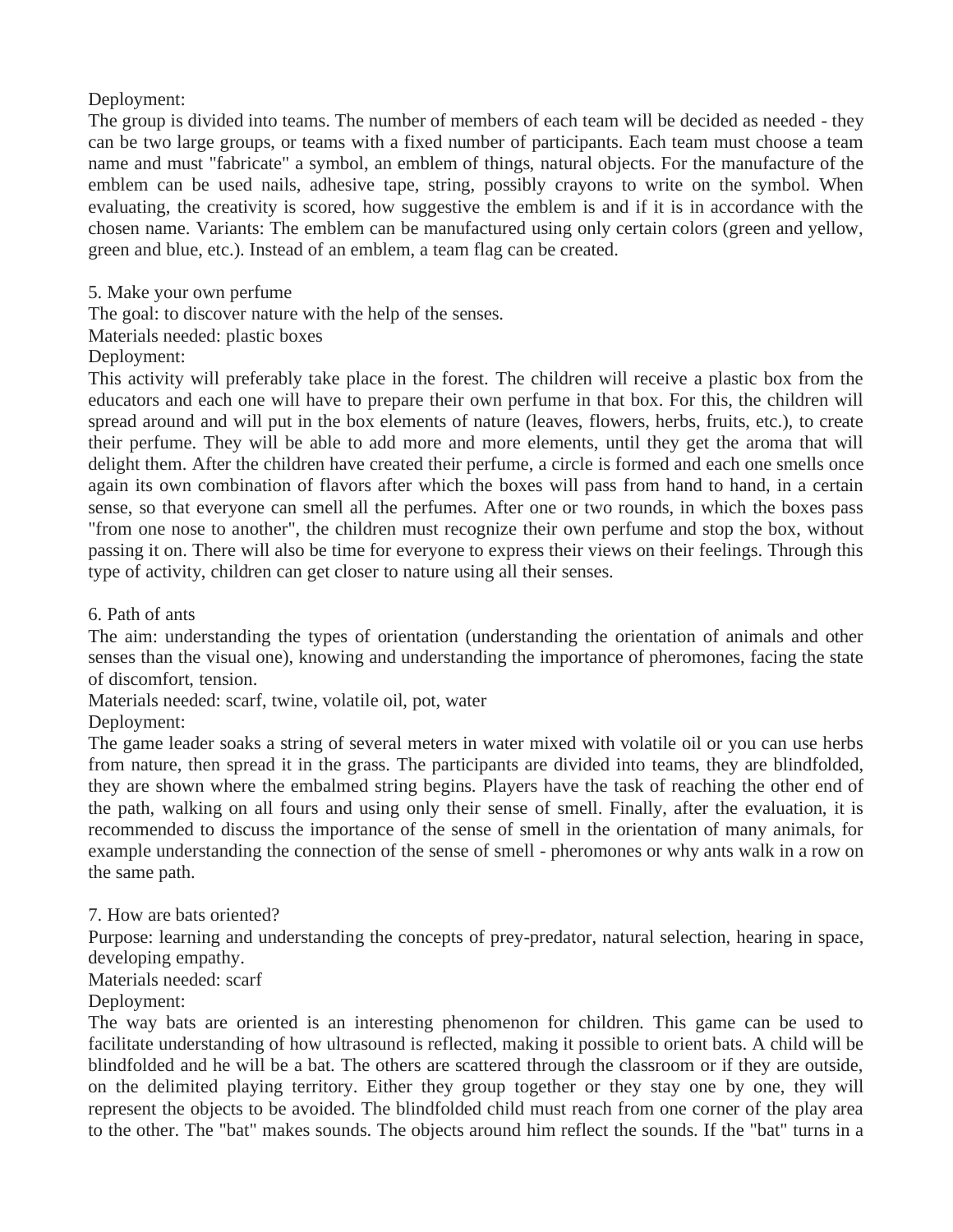direction to a child and says anything, be it his name or the word bat, the object / child to which he is turned, responds like an echo and says the same word. If he is very close, he answers immediately, if he is further away, he has to wait a little with the echo. If the bat hits an object, the "bat-child" changes (it is not recommended to be changed with the child it hit, then everyone will crowd to be touched by the bat). Kids love this game. It improves the tolerance of children. It can be explained how difficult it is for blind people to orient themselves. The development of empathy is very important, both from a social point of view and from the point of view of nature protection. Variations: Some of the children who sat and played the role of detours will now be moths. We will also have objects and butterflies, no one is moving. The bat child must find all the butterflies in the room. In this case, the child-bat says "bat", and the child who sits answers "object" or "butterfly" depending on what it is. If it is an object, the bat child avoids it, if it is a butterfly it catches it.

## 8. . The old fox

Purpose: to keep quiet, to develop concentration, to hear in space. Materials needed: scarf, a symbolic object for prey (boulder, flag, other scarf, etc.) Deployment:

The educator takes on the role of the old fox who teaches the younger generations how to take care of their prey. The old fox stands in the middle and defends its prey (it can be anything - a boulder, a flag, etc.), the others, the young ones, sit around him in a circle. The aim of the game is for the participants to steal the prey from the old fox. But she has very fine hearing and excellent eyesight, and young people have no chance of preying. To give the young foxes a chance, the old woman closes her eyes, ties herself with a scarf and uses only hearing. Those in the circle must keep quiet and sneak as close as possible to the old fox. If the person in the middle hears a noise, points in that direction, the young fox he was pointing at must stop moving. After a while, when we have many frozen foxes, they can return to the starting point and re-enter the game. Who is quite skilled, moves silently and manages to grab the prey. That means he learned a lot from the old fox and can take the place of the middle one, and the game starts again.

9. Close your eyes and listen

The goal: to discover nature.

Necessary materials: -

Development: The daily hustle and bustle of traffic often make us insensitive to the enchanting trills or hums that exist in nature. During an educational trip or outdoor outings, even in a city park, the activity described below can bring children closer to their surroundings. Going out with the children in nature, away from the urban noises, the educator will ask the children to find a quiet place for themselves, where they can sit, close their eyes and listen to the sounds of nature. It is known that if we close our eyes, the other senses "sharpen", we are no longer distracted by other things around us. After a few minutes, the group gathers again and each child will tell what kind of sounds they heard (possibly might try to imitate them) and what feelings they experienced during the activity. Children can also try to count the distinct sounds they have perceived. Like other activities in the category of discovering nature, "Close your eyes and listen!" it will help children to be more sensitive to everything around us, understanding both the complexity and the wonder of nature.

10. Owls and crows

Purpose: concentration of attention, arousing interest.

Materials needed: 2 pieces of string, prepared statements

Deployment:

This is a catch-up game enriched with elements of knowledge of the environment. The group is divided into 2 teams: owls and crows, which line up face to face along two parallel lines. The educator makes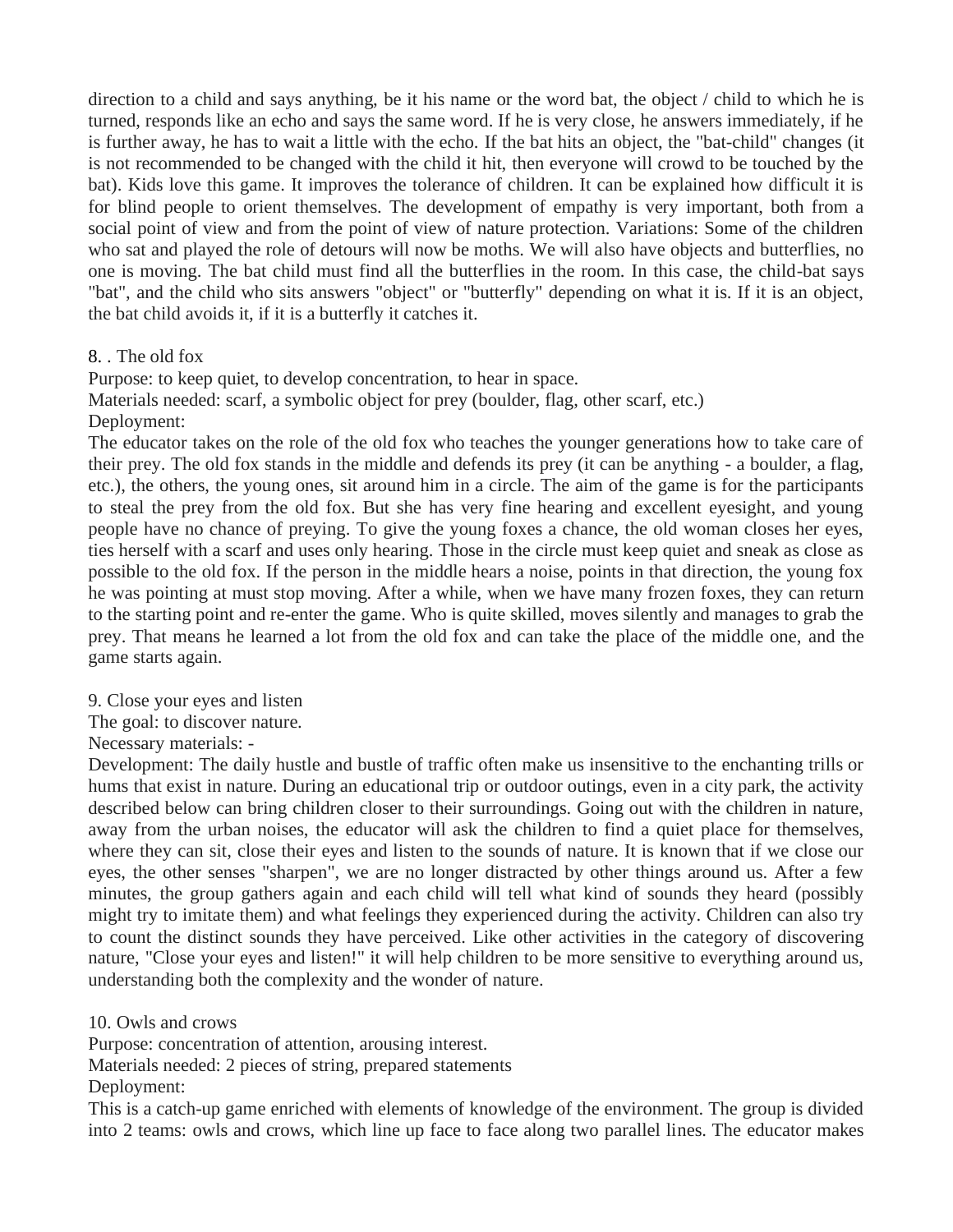certain statements, with a level of complexity adapted to the age of the children, and the children have to decide if they are true or false. If they are true, the owls must catch the crows, if the statements are false, the crows catch the owls. Those caught retreat to a specially demarcated place.

## 11. The little detectives of nature

Purpose: discovering nature, developing the spirit of observation, cooperation, team spirit. Necessary materials: collection box, notebook, colored pencils, possibly 1 camera / team Deployment:

We offer you this game on the occasion of a nature outing, a trip. The group is divided into 3-4 teams, depending on the number of children. Each team is given a to-do list to complete. The list may contain the following instructions: - Collect 2 fruits! - Photograph (or draw) 5 species of plants, BUT DON'T BREAK THEM !!! - Photograph (or draw) 10 objects that have nothing to look for in the forest! -Photograph (or draw) traces left by animals (fingerprints, debris, feces, holes, etc.)! - Gather natural things from which you will create with your colleagues the symbol, the emblem of your group or team! As an option, 2-3 interconnected lines can be marked with a carioca in the palm of a child in the team and the model thus drawn must be identified in nature by the participants (eg the branches of a stem, the ribs of a leaf, etc.)

12. Discover the clues The goal: to discover nature. Materials needed: list of clues Deployment:

The beauty of the details around us often goes unnoticed, and through this activity we try to encourage children to discover it. The educator will draw up a list of requirements that young people must discover. Depending on the season and the place where the activity takes place, they will be asked to find things like: - something that is red; - something that is white; - something flying; - bird food; food for insects; - food for deer; - something that produces oxygen; - something soft; - something loud; - something that can be part of a bird's nest. The list may, of course, continue or contain other kinds of clues, but it is important to note that all materials must be natural. In order not to encourage the breaking of too many flowers, branches, fruits or leaves, we can move with the whole group to the element found by each participant.

13. Fingerprints from nature

Purpose: identification and recognition of animal footprints, development of patience

Materials needed: plaster, water

Deployment:

Rarely are we lucky enough to see the wild animals around us, instead we have shawls, hairs, deer antlers, deer antlers), deer, swallows, etc. On the occasion of any trip or outing in nature, much larger to find the traces left by them, either fingerprints, shelters or various parts of them (depending on the season, we recommend that you always take with you gypsum dust and a little water. If you are lucky, children will find traces of animals in the mud or in a finer basement.You can immortalize these traces by mixing the plaster with water, and then pour the animal's footprint.You have to wait 30-50 minutes for it to harden (time depends on the amount of water used and the season). This way, you will have the opportunity to keep and take home a piece of nature. At home, in the gym, you can reuse these prints, if you make homemade plasticine (ingredients: salt, flour, water, oil) and take the pattern of the prints. After drying, they can be painted, colored, customized. Different leaves can be cast in plaster. 106 14. Nature models Purpose: nature observation, identification of tree species based on leaves Materials needed: paper, wax crayons of different colors Children collect several types of leaves, with different shapes and types of ribs. Place them under a sheet of paper and hatch them over the white paper with a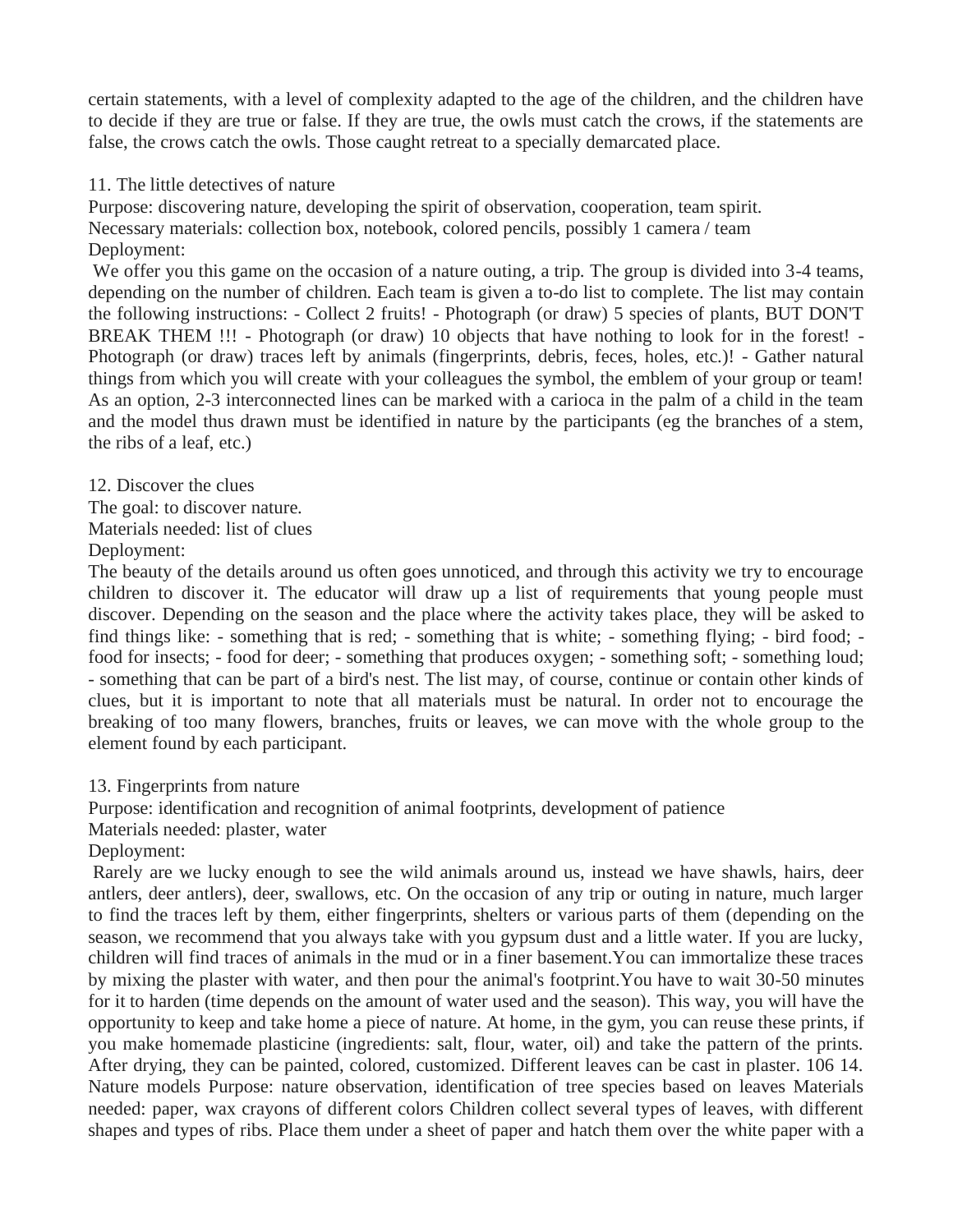wax pencil (only where the leaf is underneath). Participants can combine several types of leaves and several colors - they will get a very beautiful picture, a pleasant memory from the trip. The bark of a trunk can also be hatched by placing the sheet of paper directly on the trunk of the tree.

# 14. Where will I live?

Purpose: defense of personal interests, formation of social opposition in the positive sense of the word, assertiveness.

Materials needed: pictures of bird species and their nests, music player to play the sounds of birds, CD with the sounds of birds used in the game

Deployment:

Photographs are prepared with different habitats where a bird can build its nest: the crown of a tree, the trunk of a tree with an artificial hollow, the grass in which a nest is hidden. We prepare the pictures with birds (we choose those species that have a characteristic song and build their nest in different places): grangur (nest in the canopy), starling (nest in the hollow), nightingale (nest on the ground, in the grass). We paste the pictures with the nesting places on the walls, on the chairs, on the trees, etc. we put more pictures than the number of children. The children will play the role of birds, the picture with the species is stuck on their chest. We tell them where each bird builds its nest, then they learn the song. We circle them and put one of the three sounds on the computer (or sound player). Those birds that hear their song stand up and flutter their wings. We listen to the sounds in turn until at least some of the children recognize their own song. The next task of our birds: whoever hears his song, must occupy a nest. After each bird has occupied its nest with or without our help, it is our turn: we will turn into negative characters, who do not love nature and do not take care of it. We approach a picture with an unoccupied nesting place and take it from the wall, threatening to destroy it: e.g. I will cut down this tree. I will plow this beautiful meadow. After we have "destroyed" several habitats, we approach a habitat that is already occupied and take it. Usually, the first child is surprised, does not understand what is happening, does not react in any way. Do you allow me to destroy your home? Why don't you defend her? When I hear this question, almost all the children attack us by imitating the chirping of birds and pinching our fingers. He defends himself.

After attacking everyone's nest, we approach a free, unoccupied picture again. In general, again, any reaction from the children is missing. Do you only protect your places? Don't you care about the neighbors? At such questions, the whole group attacks us, chirping and pinching. At the end of the game, a discussion can take place, telling them that the person must be careful and take care not only of his personal belongings, but also those of others. This game can be played without the initial part with the sounds.

# 15. Nest renovation

Purpose: development of skills to comply with the rules and regulations imposed by collaboration, development of fine motor skills.

Materials needed: minimum 5-6 wicker baskets, branches, plastic animals (food for storks) Deployment:

In this game, each child will be a white stork. Before starting the game, the children practice the stork's step (with the knees raised to the abdomen, then the legs extended). The educator prepares some round braided baskets with a diameter of about 50 cm and a height of 20 cm. Cut twigs about 30 cm long, but of different thicknesses, more than necessary to fill the baskets. Sets of plastic animals can be used as food for storks (we must have both animals that the stork eats and animals that the stork does not eat). The branches will be scattered and the food hidden, the baskets being placed near the branches. These baskets are old nests that need to be renovated or rebuilt. If there are no financial possibilities to purchase the baskets, the nest site can be arranged down to the ground. The children take on the role of storks that are still in the distant lands of Africa. I get the news that spring has arrived in their village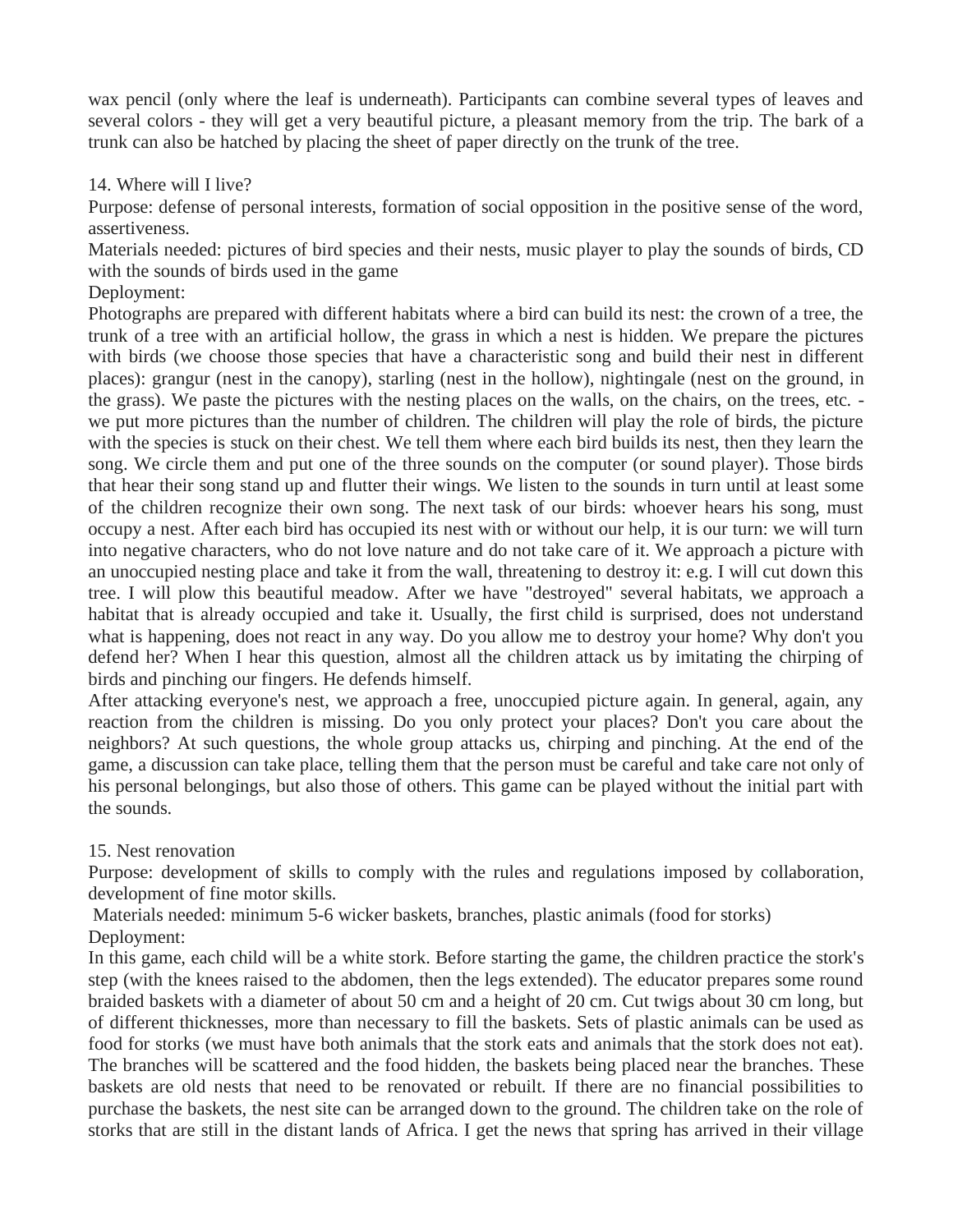and people are waiting for them back. The storks line up and fly home with outstretched hands, then look for a nest. Surrounding the nest, they realize that it needs to be renovated. The participants are warned that they have to build a nest conducive to laying eggs and they understand that they have to carry some more branches. The branches must be brought according to a certain rule: in the field they walk like storks, with the step described above, each stork brings only one branch at a time, which it does not catch by hand, but with two branches, as if it were a pair of tongs. - these branches remain in the child's hand until the end of the game, these representing the stork's beak.

At first it is difficult for children to handle the two branches, but along the way all sorts of new ideas appear (eg some place a third branch on the first two initials). If it is difficult for the little ones to catch and handle the two branches like pliers, then we can exempt them from this rule and they can carry the branches one by one with their hands. In each group there are children who try to cheat, to carry several branches at once. They often build hunchbacked nests, but from these the eggs will roll. There were also cases in which they had stolen the branches from the neighboring nest. Here we have the opportunity to explain to the children that animals always gather only so many things, objects, food, etc. as much as they need and they don't steal from a neighbor, not even a branch. Variations: After renovating the nests, they lay eggs (imaginary) and lay on the nest to hatch. After the chicks have hatched, they are very hungry. Parents are looking for food and have access to pre-prepared plastic animals. The animals that are eaten by the stork are placed in the nest, and the others - next to the nest. Finally, it is checked whether the animals have been selected correctly.

16. Preparation of an animal drinker

The goal: the formation of a conscious attitude towards nature, of compassion and charity, of responsibility.

Materials needed: screed, shovel 108

Deployment:

On hot summer days, lack of water is the biggest danger for many animals. Sewerage, asphalt and concrete have led to the almost complete disappearance of water sources for birds. By placing watering cans we can increase the number of winged guests, who will visit us not only to quench their thirst, but also for bathing. Feather cleaning is one of the most important activities in the life of birds. The watering can can also be a decorative object for the garden. There are many types of drinkers standing, sculpted or built in such a way as to look as natural as possible. The watering can not be deep, it reaches an old flat dish, it is good if it has a thicker edge on which to place the birds when they arrive. It is important to always provide fresh water. If the drinker has no edge, we can put in it a bigger stone or some branches on which the birds can stand. The drinker can be dug into the ground. It is important to place it in a quiet and shady place. If we have cats or dogs, it is recommended to place them in a higher place, on a support. After placing the drinkers, it may take days for the first bird to appear, but it is greeted with joy and enthusiasm.

#### 17. The heartbeat of trees

Purpose: concentrating attention, arousing interest, forming positive feelings towards nature, observing the similarities between very different species.

Materials needed: stethoscope

Deployment:

Trees live, feed, breathe, and their "blood" flows through their bodies - just like humans. The heartbeat of the forest can be heard especially in spring, when the sap starts towards the branches and buds. We are looking for a tree with a trunk of at least 20 cm, with a thin bark, preferably a deciduous species. The stethoscope is firmly attached to the trunk. It is recommended to try several points. Children will become curious, they will want to know where the sound comes from. After listening to the trees, they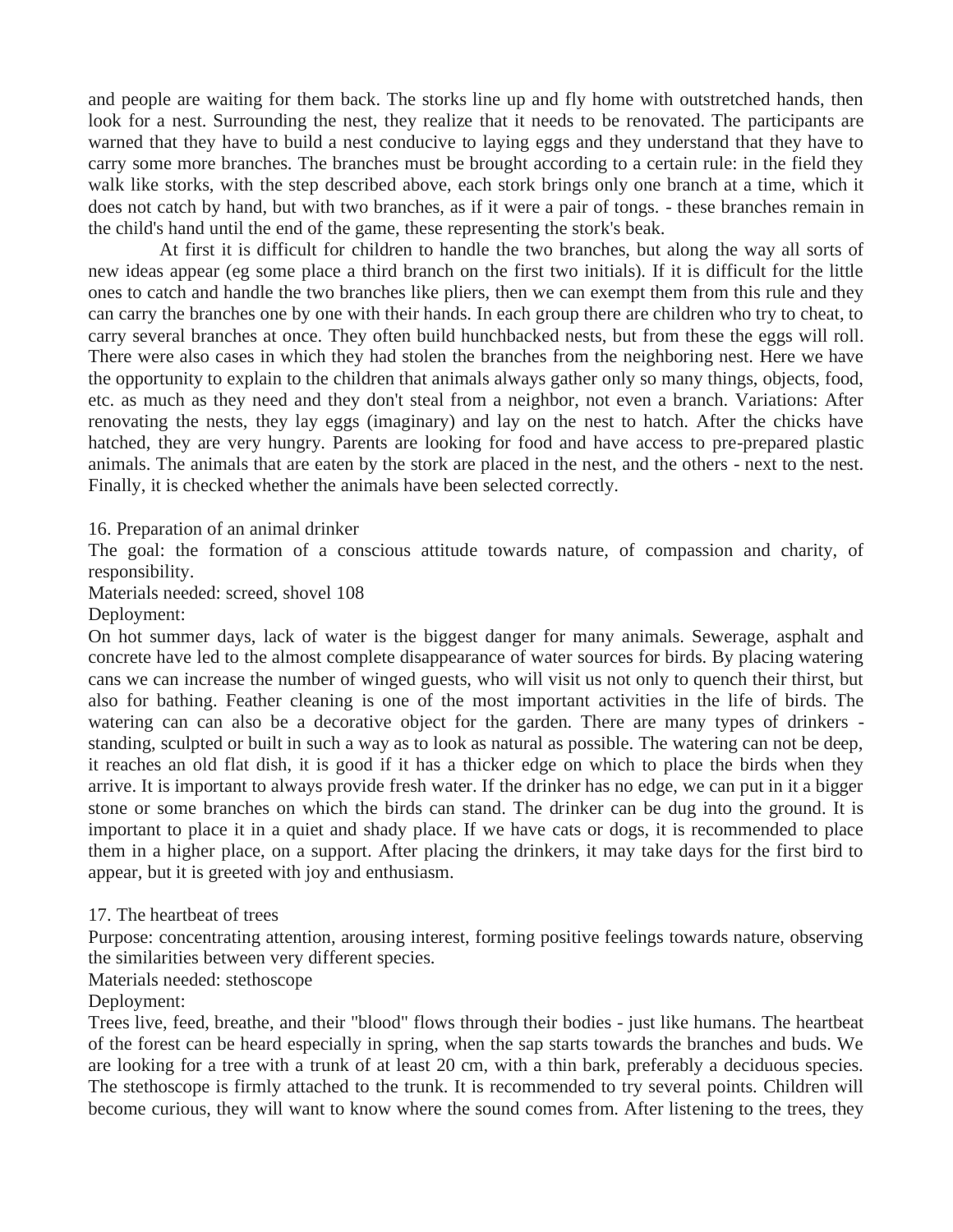will listen to their own heart (or that of their colleagues) and compare the sounds. The similarities and differences between the movement of plants and animals and humans will be discussed.

18. Disordered nature

Purpose: concentration, exercising attention, arousing interest, developing the spirit of observation Materials needed: various artificial or natural objects

Deployment:

Along a trail or in a forest hide 10-15 objects that are inappropriate in nature, in general, or simply do not belong to that landscape. To make the game more interesting, you can hide objects in less visible places. Children need to find these things hidden in a certain amount of time. The team with the most collected objects wins. Things that are harder to detect can also be used, such as: apples under an oak, beech leaves under a fir tree, oak leaves on bushes, etc.

19. Color naturally

Purpose: discovering nature, coloring plants, developing creativity

Materials needed: paper, pencils, possibly glue

Deployment:

First of all, the children have to draw something, depending on the theme chosen by the educator, for example a plant, an animal or a landscape. They will receive paper and pencil, 109 but are not allowed to use colored pencils or crayons. The pencil will be used only for contouring, and for coloring children must find certain solutions through which to use elements from the surrounding nature. If they can't guess, we can help them with some ideas: flower petals, various parts of the plants, moist soil, they can stick bark, moss, pebbles, etc. on the drawing.

20. What would happen in nature?

Purpose: the development of logical thinking, the awakening of interest, the consolidation of knowledge about nature.

Materials needed: images of plants, animals, birds, humans, sun, water and more.

Deployment:

The educator presents all the children's images, then in turn excludes one of the images, and the children must say what will happen to the other "objects" if that element disappears on Earth. Conclusions are drawn, how important each of these objects is and how interdependent they are.

21. Ecological signs

Purpose: to develop creativity and the ecological spirit.

Materials needed: drawing sheets, colored pencils

deployment:

It is proposed to the children to draw signs of nature protection on various topics: "Do not break the plants. Let the beautiful flowers stay in nature "" Don't destroy the birds' nests "" Don't catch butterflies, crickets and other insects. Let them enjoy life. "" Don't throw trash on the floor, etc. " In order to raise environmental awareness, it may be proposed to develop a "Code of Conduct for Nature". The children come up with different ideas and in the first stage they all write down, without being criticized. They are then discussed and presented in a logical order. In the end, a code will appear containing the rules of conduct that the children will have to follow, and those who violate them will be attracted by their colleagues.

# 22. Our tree

Purpose: discovering nature, consolidating knowledge about nature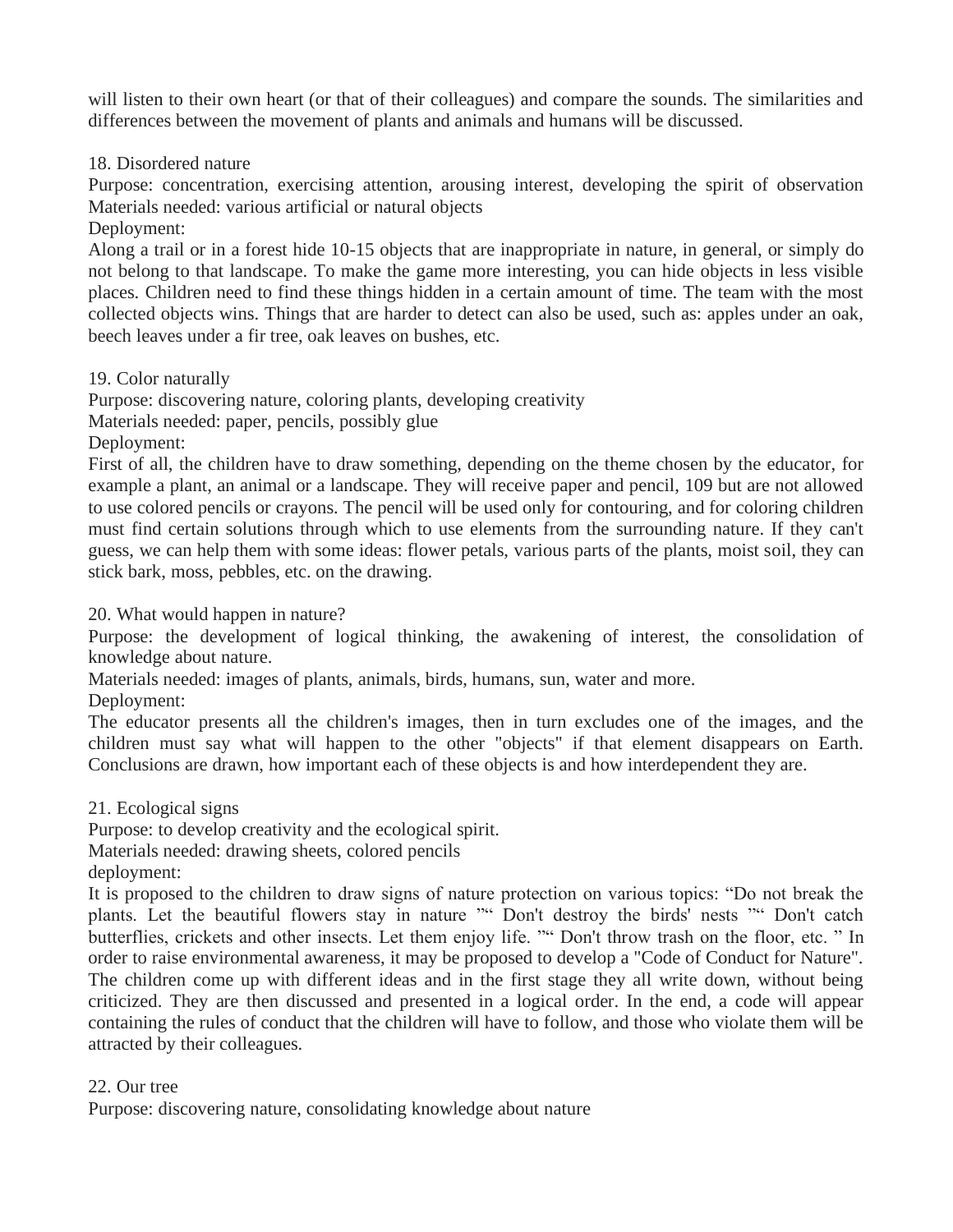Materials needed: colored paper, doodles, paints, glue, scissors, a large sheet of paper, natural materials (feathers, pebbles, leaves, branches, etc.).

deployment:

During a trip in the middle of nature, children can collect various natural materials. Later, illustrative materials for the class are made together with the children in the form of a tree, on which different animals, birds, harmful insects, etc. live. Do not forget the plants, fungi and organisms that populate the roots. On such a "tree" children can paste during the game the images of the animal that lives there. They will look for, together with the educator, the animals that: live in the crown of the tree, are harmful, live under its crown, feed on the fruits or other parts of this tree

23. We do not want an environment that we can use only once

Purpose: to develop the ability to distinguish between disposable and durable objects, awareness of the waste problem.

Materials needed: disposable items

deployment:

The educator compiles a collection of disposable objects. These should be well known, such as: cans, cola bottles, paper packaging, glasses, plates or plastic cutlery, etc. During the game, each child must find an "alter ego" for an object included in the list, ie an object of multiple or permanent use, which could replace it. This game can also be organized in teams, one of them naming the object and the other alternative. Finally, the totals are made and the problem of disposable objects that generate large amounts of waste is discussed, as well as the importance of using sustainable objects.

24. Mixed animals

Purpose: to consolidate knowledge about domestic and wild animals; recognition of them, of their living environment

Materials needed: silhouettes or images with wild and domestic animals, twine

deployment:

The game is collective. It is delimited with a string by two circles. In one of them are placed the figurines or images with animals, mixed domestic and wild, and the other remains empty. The educator tells the following story: "One day, finding the gate open, the animals from the Zoo snuck out and entered a nearby yard, mingling with the domestic animals that were in that yard. "You have to help the caretakers choose the animals to take back to the zoo." After that, each child, in turn, chooses a wild animal and moves it to the other circle (in the Zoo). Correct any mistakes.

25. Natural color palette

Purpose: discovering nature, developing the spirit of observation.

Materials needed: colored paper in as many colors as possible, possibly boxes for collecting things deployment:

The group is divided into pairs, each pair receives a colored paper, they must find that color in nature. Variants:

1. The pairs receive a sheet of colored paper and do not show the color to the other pairs. Pairs collect and / or write down as many objects of that color as possible. Based on the objects collected, the other participants have to guess what color they received. The game can also be played with the help of different forms.

2. The group is divided into three teams, each choosing a color from the three basic colors (red, yellow, blue). Teams must find in nature (apart from animals) as many shades of the received color as possible. Only natural things are accepted, they must be presented by name. At the end, the closest shades are placed next to each other, the teams creating a color palette with the help of nature.

26. Observations in kind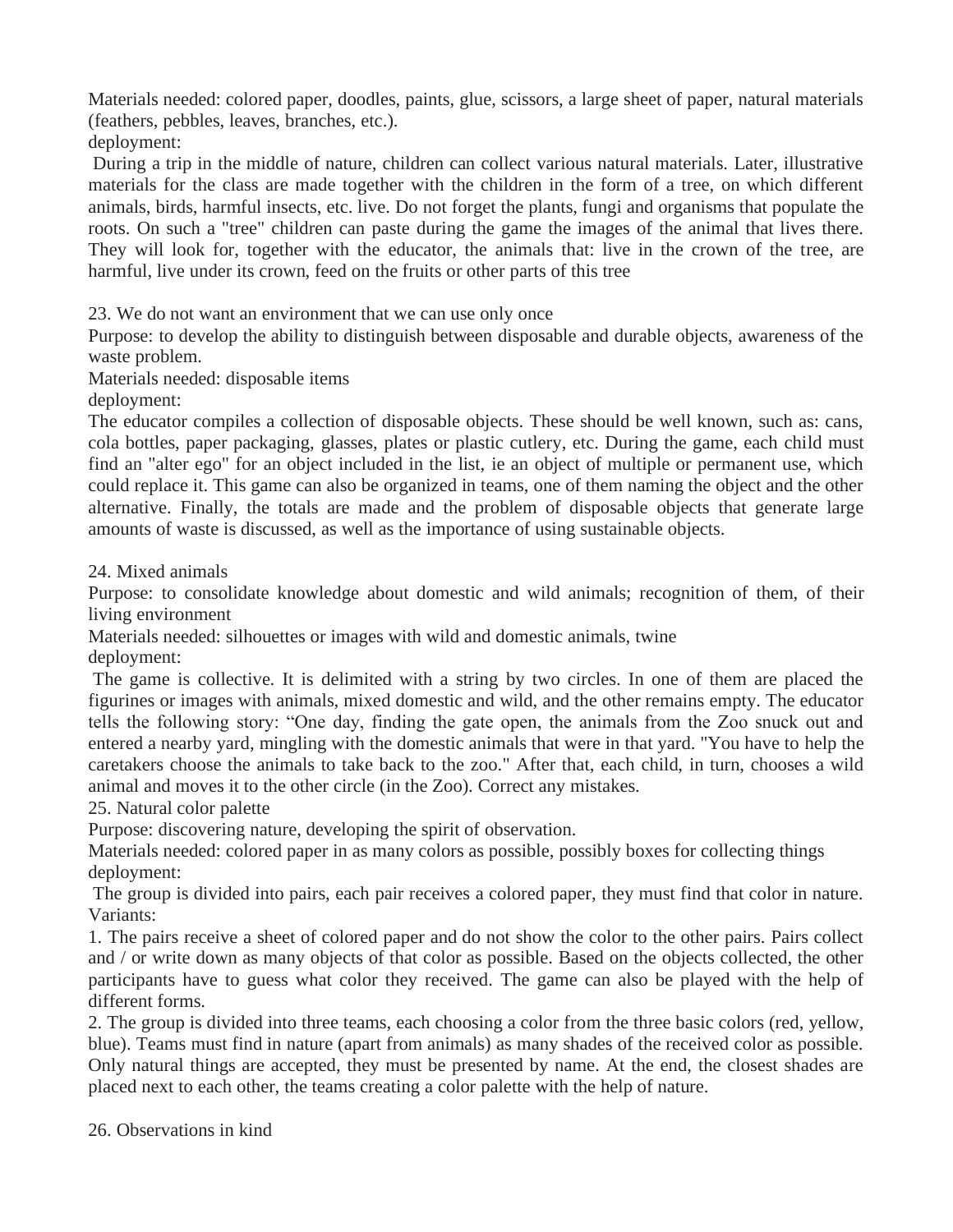Purpose: discovering nature, consolidating knowledge about nature Necessary materials: deployment:

Another type of activity through which ecological education can be achieved in kindergarten is nature observation. Thus, on the topic "Traveling birds" will be presented to children 111 stories and poems about storks or swallows and then a visit will be made to observe some nests, children thus managing to directly observe swallows' nests or storks and even parents feeding chickens. These observations allow the educator to present to the children some elements regarding the ecological balance, the relations between living organisms, as between them and the environment, the phenomenon of disappearance of migratory birds during migration and the consequences of their decrease.

## **Ecological education in the primary cycle**

This can be achieved through any type of extracurricular activity, scientific, literary, artistic, plastic, sports, etc. activities. The forms of realization are diversified: observations, experiments, scientific stories, drawings, practical activities, walks, hikes, excursions, slide shows, movement games, fun, tourist orientations, ecological labyrinths, collections, exhibitions, shows, watching TV shows , expeditions, ecological skit camps, competitions.

Through ecological education, children must acquire knowledge, attitudes and motivations to act individually and as a team in solving problems related to environmental protection. Ecological education cultivates students' love and respect for the world around them, forms attitudes of disapproval towards those who violate environmental protection rules, and cultivates interest in promoting the idea of a healthy natural environment.

The young school child should not be bombarded with theoretical knowledge, but should be involved in practical activities as varied and attractive as possible, to meet the growing sensory curiosity. It is not the wealth of knowledge of biology that is of primary interest, but the knowledge and maintenance of the following states in the child's inner forum:

• the desire to know the universe of the living world;

• the power to protect life forms.

The objectives pursued for the realization of ecological education in the students from the primary cycle are:

• to be aware of the interdependence between the quality of the environment and the quality of life;

• to acquire knowledge regarding the complexity of the relationship between the species of an ecosystem;

• to take an attitude towards any activity that can destroy the balance in nature;

• to have a positive conduct, to participate in the activities of environmental protection, condition of a healthy life, in full harmony with nature.

The objectives of ecological education in the school can be achieved in two ways: through the contribution of several study disciplines; through extracurricular activities. Starting from the premise that ecological education involves several components (knowledge, attitudes, behaviors) that are acquired over a long period of time, it is natural that this side of education is in the attention of several disciplines and in all stages of preparation and training. of students.

The discipline of Science has a great potential in the ecological education of students. This discipline ensures in an organized way the acquisition of knowledge through activities of observation, identification, grouping, games, practical activities of the world around us.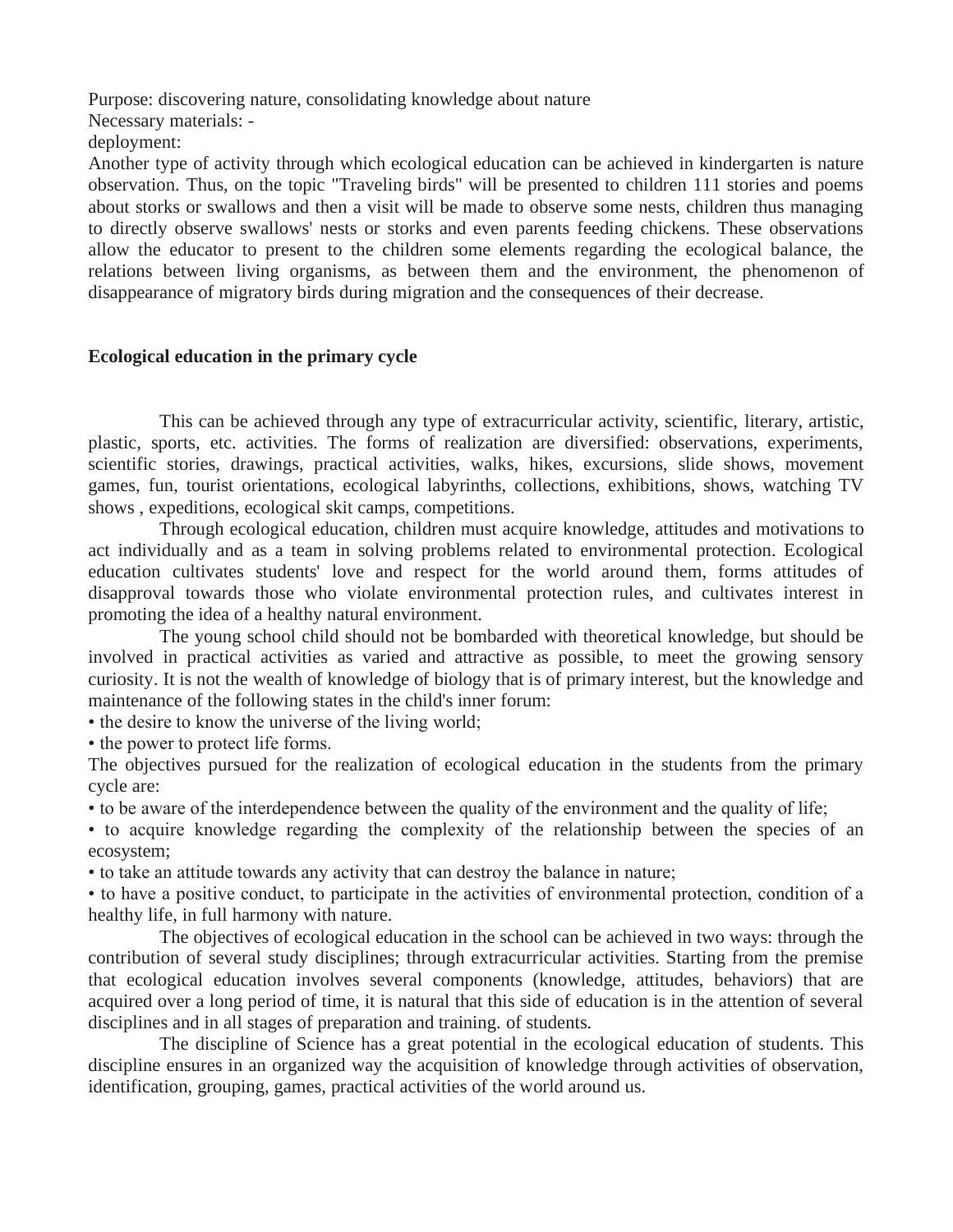In the Romanian language and literature discipline, capitalizing on the texts in the textbook, students get in touch with the beauty of nature with the help of words, make artistic creations based on images from nature.

In the Geography discipline, students are offered rich knowledge about relief, running water, stagnant water, flora and fauna.

In the discipline Visual arts and practical skills, the students take care of the plants in the class, make toys from reusable materials, make collections of leaves, seeds, other materials that they then use in their activity. Plastic education contributes to the development of artistic sense, to the perception of balance, harmony in the environment offers the possibility to transpose through artistic means the beauty of nature.

The subject of Civic Education addresses topics that can be successfully used to form appropriate attitudes in children's relationships with the environment.

Some topics provided by the history program give us the possibility to achieve tangential environmental education.

Math problems of finding land areas occupied by different crops or forests, finding quantities of different materials in nature can lead students to believe that the environment must be protected, that they can collect reusable materials to preserve natural resources.

A real ecological education is also realized within the extracurricular activities. The most eloquent way is the environmental project. Due to its complexity and the time that each project coordinator allocates for its development, the project can achieve several objectives. At the same time, the project involves a wide range of activities and, for this reason, the theme can be diverse. The environmental project is one of the projects that can be realized with the full support of the children involved. Its usefulness is that it helps students understand the connection between man and nature, between the knowledge acquired in different disciplines and the world outside the school, gives students the opportunity to get involved and organize through individual or group investigation, by leading the process of education, it puts them in touch with the community and creates the opportunity for them to publicly support their opinions.

Didactic games used in ecological education activities in the primary cycle

1.The bag of surprises!

Purpose:

• Recognition and naming of objects for personal use;

• Demonstrate and name the action we take with the help

thereof;

• Consolidation of personal hygiene skills.

Rules of the game:

The called student chooses an object from the bag, touches it and without looking it names it, then shows it to the children and says after recognizing it why it should be used. The others will perform the action that can be performed with that object (where applicable).

Game elements: opening and closing the bag, guessing, imitating actions, applause.

Teaching material: a bag containing various objects for personal use: glass, toothbrush, comb, mirror, towel, soap, soap dish, handkerchief, napkin, clothes brush, boots brush.

Game development:

The teacher will bring a bag of surprises to class. The invited students will come in front of the class, and without looking they put their hand in the bag and say: "I found a toothbrush". He will take it out of the bag, show it and explain the need and importance of using it (how to use it, when and why it is good to use it in a certain way) after which he will have to imitate its use. If the answer is good he will be applauded, and if it is not correct, another student will be called to give the correct answer.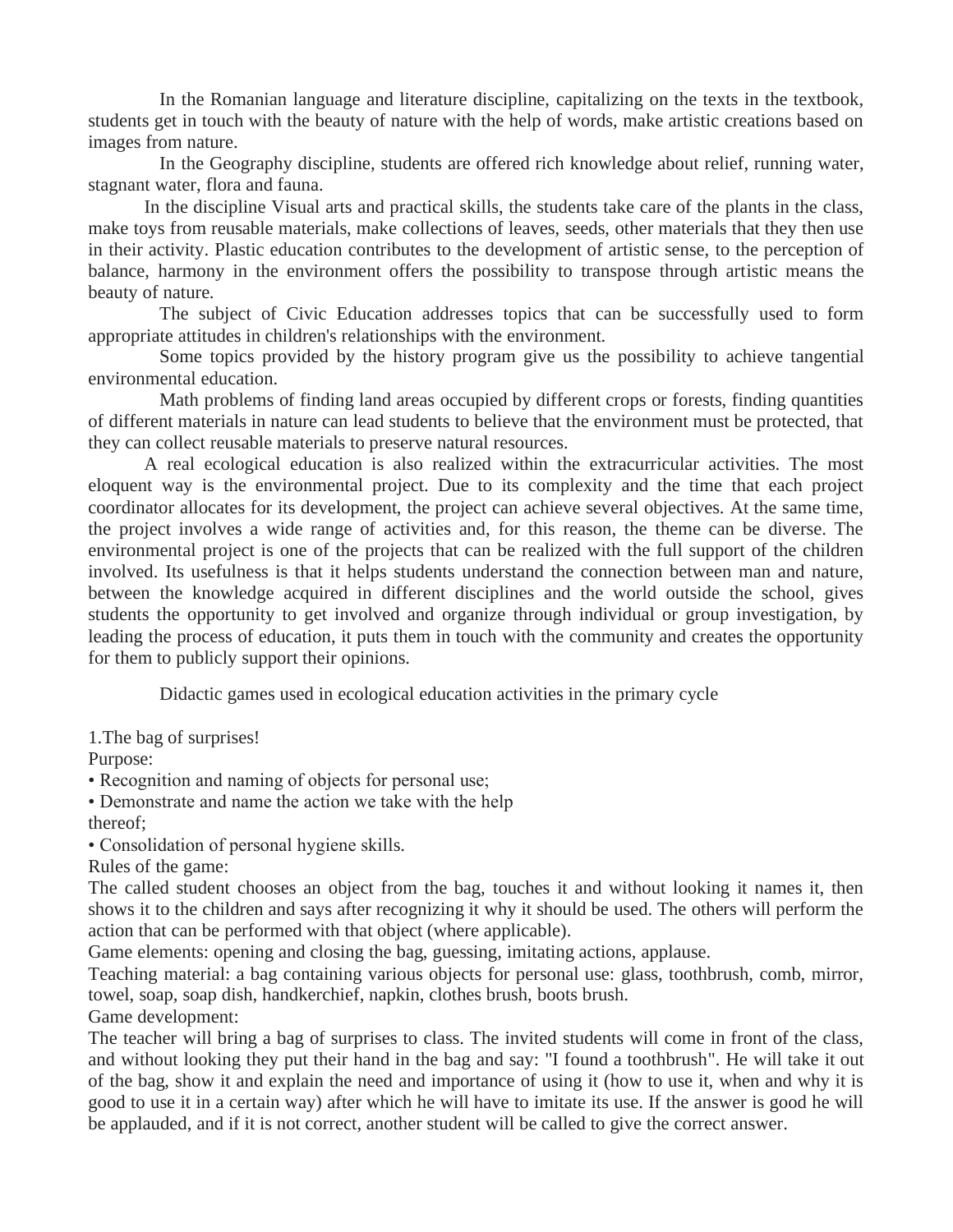2.Let's protect nature (little environmentalists)

Purpose:

• Checking students' knowledge about the rules of behavior

Specific to ensuring and protecting nature.

• Training the ability to collect data necessary for the purpose of informing a

3.Theme given.

- Activating students' vocabulary with words that name antonyms.
- Consolidation of the skill to interpret a song as expressively as possible

Known.

Operational objectives:

- 1. To identify the images in which man acts in favor of the environment;
- 2. To identify the actions of man through which nature is damaged (which cause destruction);
- 3. To place in the appropriate album the previously cut image, motivating the choice;
- 4. To find the antonyms of given words;
- 5. To interpret correctly the song and the text of a song.

Teaching task:

• Identifying and grouping images according to their consequences on the environment (protecting or destroying it).

- Choose words with the opposite meaning and use them correctly in sentences.
- Proper interpretation of a familiar song.

Rules of the game:

The right answers are applauded, the wrong ones are corrected by colleagues.

The team that places the chips first correctly wins.

Game elements:

Movement, handling of materials, applause, surprise.

Game development:

The group will be divided into two subgroups, each to be placed which must be placed on the panel according to the following criteria:

- on the white panel are placed the images that represent actions of environmental care (planting trees, collecting and throwing garbage in specially arranged places, etc.)

- on the gray panel are placed the images that represent actions of environmental damage: (cutting trees, fire in the forest, throwing garbage on the ground).

After each team places the pictures, they check with the whole group if they have been placed correctly. The team that made no mistake wins

Alternative:

Students have two albums:

- 1. To protect nature.
- 2. Do not destroy nature.

Prior to planning and conducting the game, students are tasked with cutting images of human actions on the environment from magazines or books at home. Each child will paste their image in the album they think fits, motivating the choice.

In the second part of the game there will be a language exercise: the students will be told words, and they will find its opposite (antonym) and will formulate sentences with the two antonyms.

The chosen words must correspond to the theme of the game and put the students in the situation of being aware of the two ways of acting on the environment: one beneficial and the other harmful.

Example: clean - dirty, polluted - unpolluted, good - bad, etc.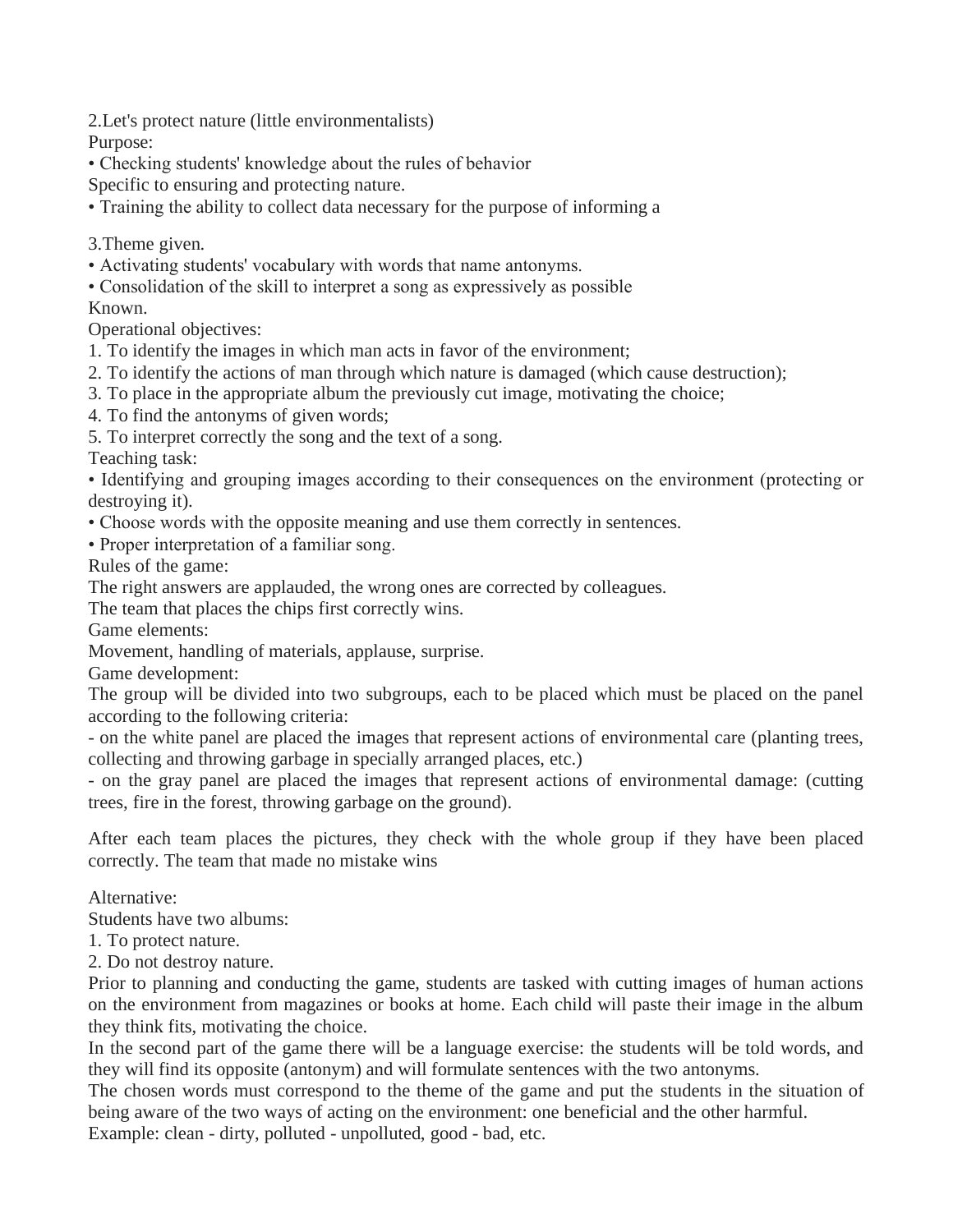In the last part of the game, they will perform a well-known song in which the love and care for nature is highlighted: "our street is beautiful".

Where every living thing lives

The goal:

- Verification and consolidation of knowledge about nature;
- Consolidation of orientation skills.

# Teaching task:

• Recognizing the place or environment in which different living things live and formulating these relationships in developed sentences.

Teaching materials:

- Large drawing sheet with 4-5 folds by bending the paper upwards
- Cardboards with pictures of different creatures (animals, birds, etc.)

Game development:

The game takes place individually. Mix the images and sit on the chair. A student comes to the department, takes a card, looks at it and names the living thing represented by the image, then sits next to the image on the board that shows the living environment of the animal. He returns to the class and formulates the sentence. The assessment is made and two points are awarded (one of the two) for both correct answers (one for association and one for the formulation of sentences).

Students who fail to make an association between the living thing and her place of residence have the right to draw another card and if they answer correctly, they are only given one more point.

After solving the task by the student, the teacher's appreciation is communicated.

Can you answer correctly?

Purpose:

- Consolidation of knowledge related to the three living environments (water, air, earth).
- Education of basic skills for environmental protection.
- Checking students' ability to make sentences.
- Verification of work and practical skills household.

Operational objectives:

- 1. To group the animals according to their living environment (water, air, earth);
- 2. To remove from the paintings those elements that can pollute these environments (nature);
- 3. To formulate sentences based on the presented images;
- 4. To apply to the corner of nature the practically-trained household skills.

Teaching task:

- Grouping animals on the three living environments: water, air, earth.
- Removal of pollutants from the table for the respective environment.
- Caring for plants and fish in the corner of nature.

Teaching materials:

Three paintings representing the 3 living environments: water, air, earth, animal silhouettes, images representing actions made by students, a white ball and a black one for each child. Game development:

In the first part, students intuit the three pictures displayed. Then I come in a row and choose from the table a token with an animal, name it and place it on the panel that represents its living environment. The teacher also chooses a token that she places incorrectly and the students have to correct it.

After grouping the animals, the students look at the pictures trying to find those elements that can harm nature (pollute the environment). Ex: bottles, boxes are thrown into the water. There is a lot of smoke in the air.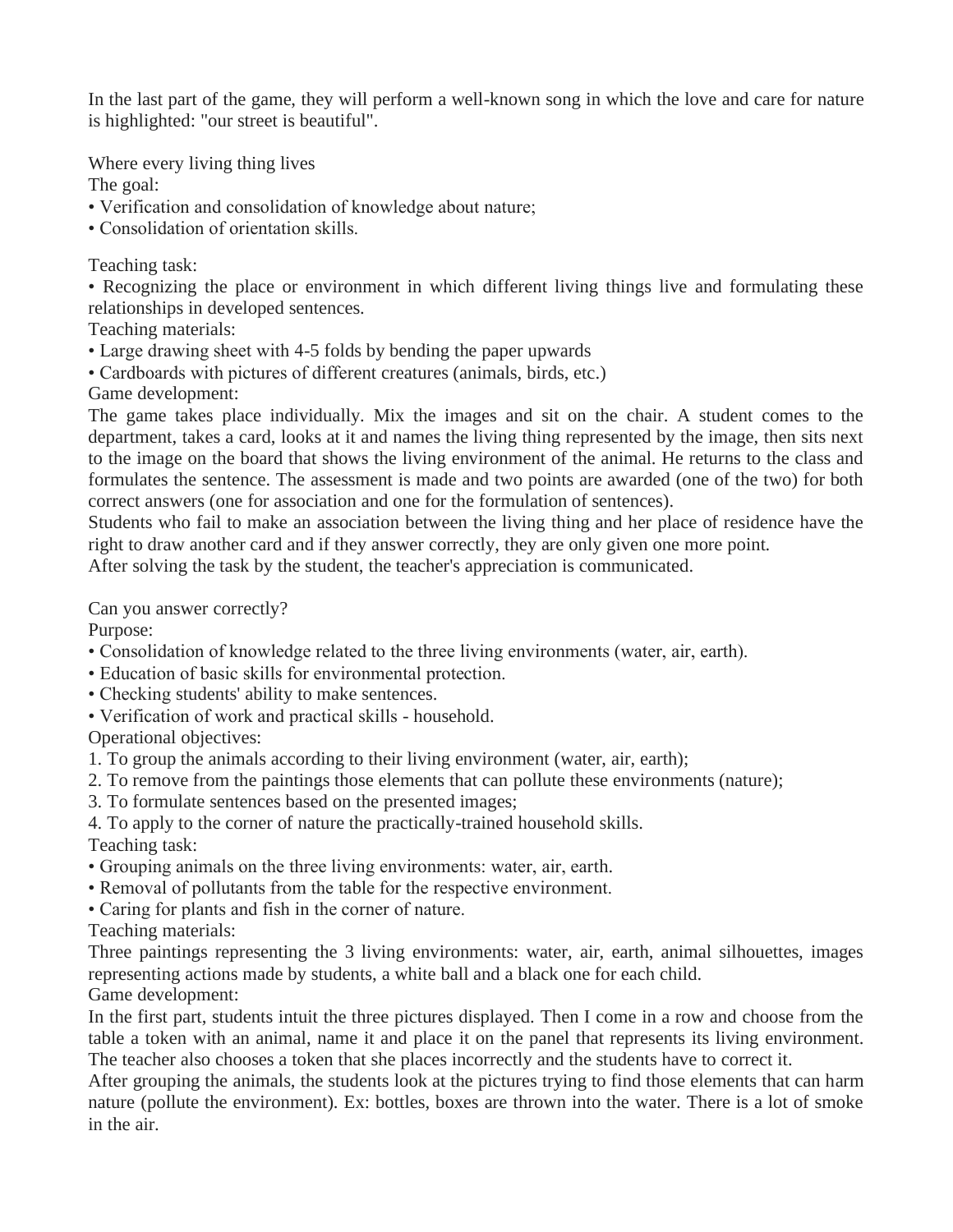In the second part, the teacher shows in turn an image that represents an action taken by man. Students specify whether or not the image is harmful to nature. If the action is in favor of nature, raise the white ball, if the action harms nature, raise the black ball. Instead of the images used as support, different actions can be mimicked, either by the teacher or by the students. Finally, household activities are carried out in the corner of nature, and then the students will plant flowers in the school yard, collect papers.

The circle of nature

The goal: to understand the connections, the connections that are made between plants and animals.

Teaching task: the name of the elements in the environment, of the place they occupy;

Game elements: surprise, arranging children with appropriate chips, competition, applause, rules.

Rules: students will join in pairs depending on the connections between plants and animals they represent.

Teaching material: badges representing plants, animals.

Game development:

Students are given labels with the names of plants and animals such as

Be: wolf, wheat, worm, bird, mouse, rabbit, grass, tree, deer, owl, insect, people. These labels are attached to the chest. Students will join in pairs according to the connections between plants and animals they represent. The student who has the "grass" badge will join the student who has the "deer" badge, who will then hold hands with the student who has the "people" badge, etc. In the end, all the students will hold hands forming the circle of nature.

Land, air, water

Purpose:

• Consolidation and verification of knowledge about animals and their living environment.

Game elements: guessing the animal, competition, applause.

Teaching material: a small ball

Participants: can be played by any number of players in a room.

Game development:

The players sit in a circle, in a sitting position, and the leader of the game in the middle of the circle; from where he throws the ball to a player while saying one of the words: dry, air, water.

The player who received the ball is obliged to name a being who lives in that environment. For example: if the water cries, the dolphin will answer.

Players who do not respond quickly or name beings who do not live in that environment receive a penalty point.

Who knows wins

Purpose: systematization of knowledge about:

- Elements necessary for the life of plants, animals and humans (water, air, sun);
- The importance of plants (especially forests) for animal and human life;

• Causes of imbalances in nature (global warming, drought, storms, the disappearance of animals, etc.). Operational objectives:

- List the elements necessary for life on earth;
- Understand what happens when one of the elements is missing;
- Explain why the forest is the "green lung" of the planet;
- To list the causes that determine the imbalances in nature;
- To find solutions for saving the planet and implicitly of animals and plants;
- List some rules of behavior on the trip;

Game elements: competition and handling of materials. Teaching task: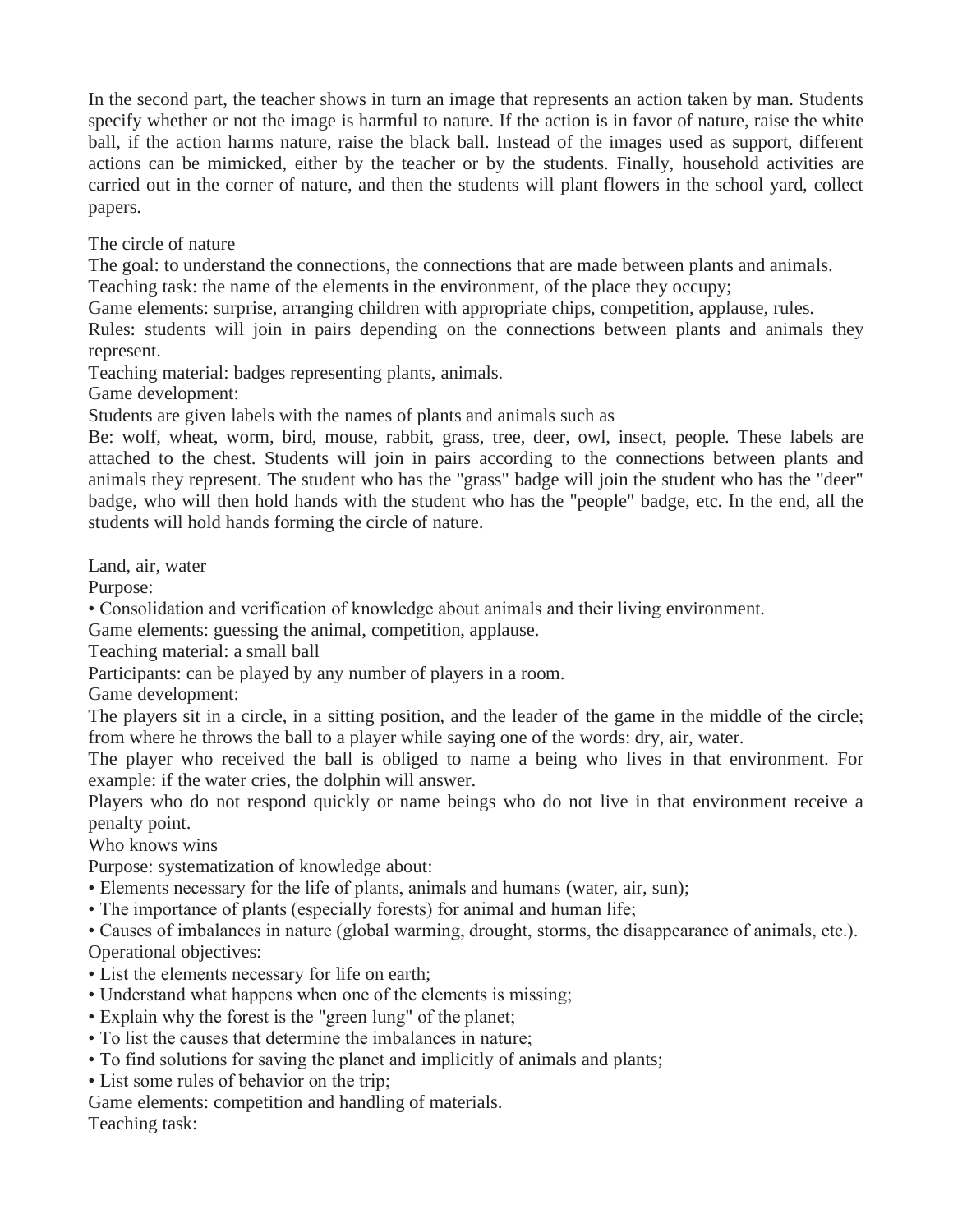- Sorting images according to the requirements of the game leader;
- Children work in two teams.

Rules of the game:

• Students consult (in groups) choose a representative who formulates the answer.

Methods and procedures: conversation, explanation, exercise, problematization.

Teaching material: images (drawings, CDs, videotapes, slides) with:

- Plants (animals) that lack one or two elements necessary for life (one for each team);
- Burned forests, deforestation;
- Polluted waters and dead fish or other animals (birds, mammals);
- Aspects in cities with factories that pollute the air, cars that eliminate exhaust gases;
- Aspects of nature during drought;
- Nature pollution with garbage (garbage in the clearing and in the forest after the departure of hikers);
- Gathering reusable materials (paper, plastic).

Game development:

Depending on the imagination of each teacher, different materials can be used to contribute to the achievement of the proposed goal. The game takes place on two teams, in the form of a competition. The teacher sets his / her questions according to the operational objectives pursued and the material used, the same for both teams. After solving each task, the team receives (on a panel) various incentives, imagined by the teacher. In the end, the team that won the most incentives is the winner. The teams will have names (in the field of ecology: "dolphins" and "whales") and will have prizes that consist of books with ecological content ("doxi", "blue planet", badges).

So yes! Not so!

Teaching task: grouping sentences according to the criterion so yes! Not so! By raising your hand for so yes! And verbalization for no!

Game development

The following will be written on the chips:

I take care of animals and plants.

I torture animals.

I play nice with animals.

I respect animals and plants.

I destroy plants.

They protect plants and animals.

I love the beloved flowers in the park.

I feed the birds and make them shelters.

Didactic game:

River pollution

Game development:

5-6 students holding hands will perform the movements of a river water. Then, 5 or 6 students will represent the fish, imitating the movements of the fish through the water. In the water will appear 5 - 6 students who have on their chest labels on which are written the names of some waste or pollutants: ,, garbage ", ,, chemical ", ,, detergents ", ,, bottles ", ,, packaging ", etc. When the pollutants enter the water, the fish get sick and the children start coughing, squatting on the ground. There are 3 children who clean the garbage water, and the "fish" recover and start swimming in the water again.

Ecological campaign

Game development:

Teams are given a certain amount of time (15 minutes) to agree on the environmental campaign they consider a priority (waste recycling, area cleaning, animal protection, tree protection, etc.) and how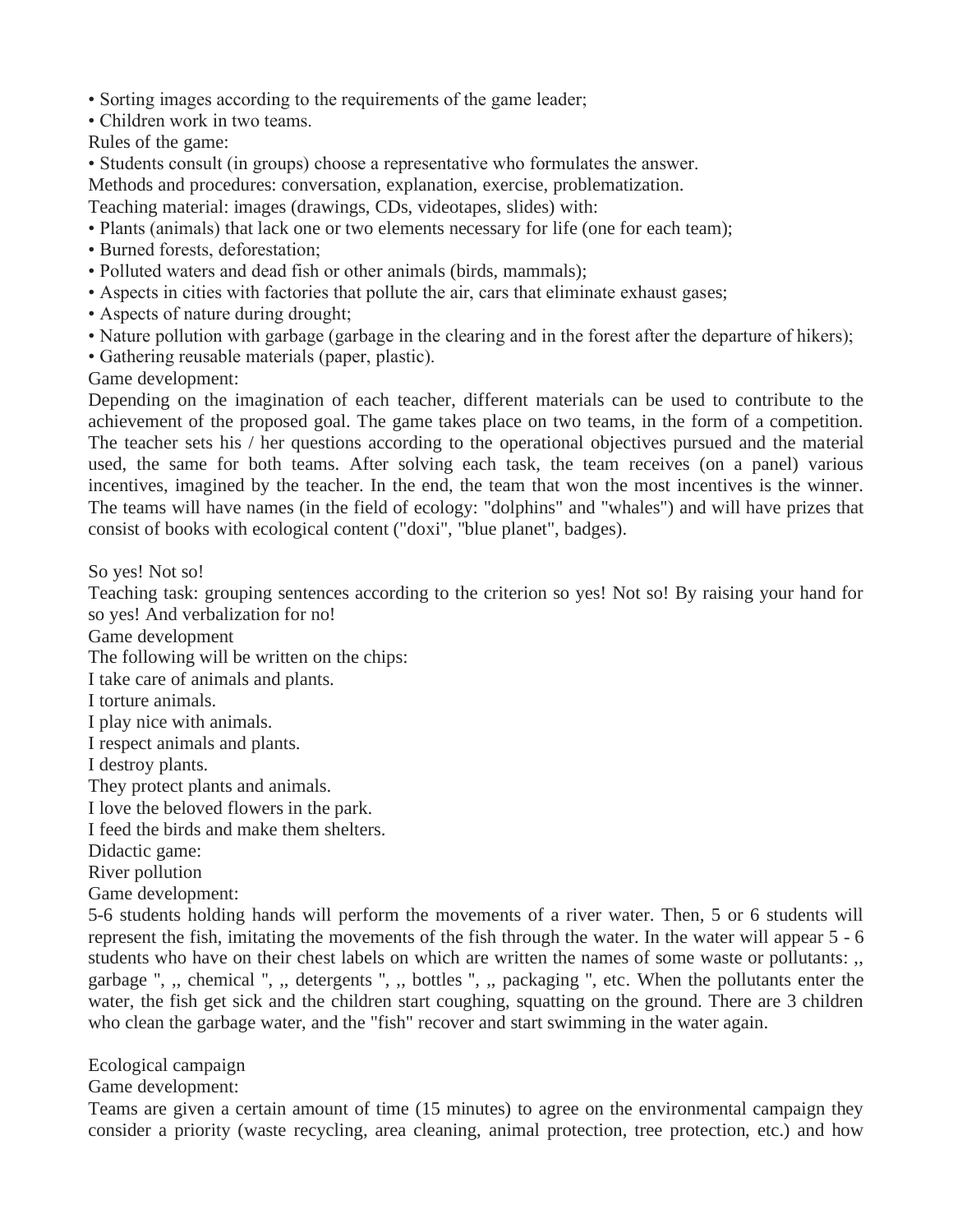young people can involve (direct participation in the campaign, fundraising, making posters or a radio / TV report)

All teams are to mimic that action. The team guessing the mimicked subject gets a point.

Didactic game

Naturalist collectors

Participants: play around the table, in groups of 5-7 players.

Materials used: 32 7/10 cm cards are made.

On one side of these cards are pasted pictures representing plants and animals of different species. A chosen species will appear on 4 cards, but on each card there is another plant or animal of that species.

The players are numbered, and then the cards are shuffled and divided into 4 each, the remaining ones are packed in the middle of the table.

Holding the cards in their hand, in the shape of fans, the players will observe the subjects on the cards, deciding to collect one species or another and keeping this a secret. The cards that are the object of the collection will be placed on the table in front of the player, who remains in hand with the subjects that do not interest him.

The game starts with player number 1 who picks up a card from the pack (the card above), if he completes his collection he will stop it by placing another card to his right.

If, on the other hand, he is not interested in this card, he can put it on the bottom right.

The game continues with player number 2, ie the one to the right of number 1, who must pick up a card. This time he can pick up either a card from the pack or the card taken down by player number 1.

Garbage relay

Game development:

Students are divided into two rows. A rubbish bin is placed in front of each row at a distance of 5 m. Each student will collect from the school yard a discarded package or an empty milk box to throw in the trash. At the start command, students run to the trash cans, throw the trash in the trash, then run back, giving the relay to the next student. The team that finishes faster wins, throwing all the garbage in the trash.

"sticks" a tree

The goal:

• Educating the ecological attitude towards the environment;

• Strengthening positive tree care behaviors;

Teaching task: participation in actions of care and protection of the environment;

Rules of the game: students will "adopt" a tree and will have to take care of it;

Game elements: material handling, movement.

Materials needed: a tree, drawing pencil, paper, notebook, camera.

Game development:

When you go for a walk, invite the children to "stick" a tree (in the park or on the street). This gesture develops the connection between children and the environment. Explain that no one can actually have a tree in a public domain, but that man can "befriend" a tree and take care of it.

What responsibilities could someone who "owns" a tree have? First of all, he must know the tree very well. Therefore, with the help of pencil and paper, draw the tree in winter; or in autumn, gather the fallen leaves on the ground and press them, study the flowers and fruits, spring and summer.

When you go for a walk, each child must bring water in a bottle, with which he will water the tree. Older children can make a calendar of the tree, in which they can note the height, the period when it blooms, the smell that the flowers spread, the shape of the fruit, etc.

Finally, once or twice a year, take pictures of the child with the "adopted" tree.

Over time, the tree will become an important landmark for the child's botanical knowledge.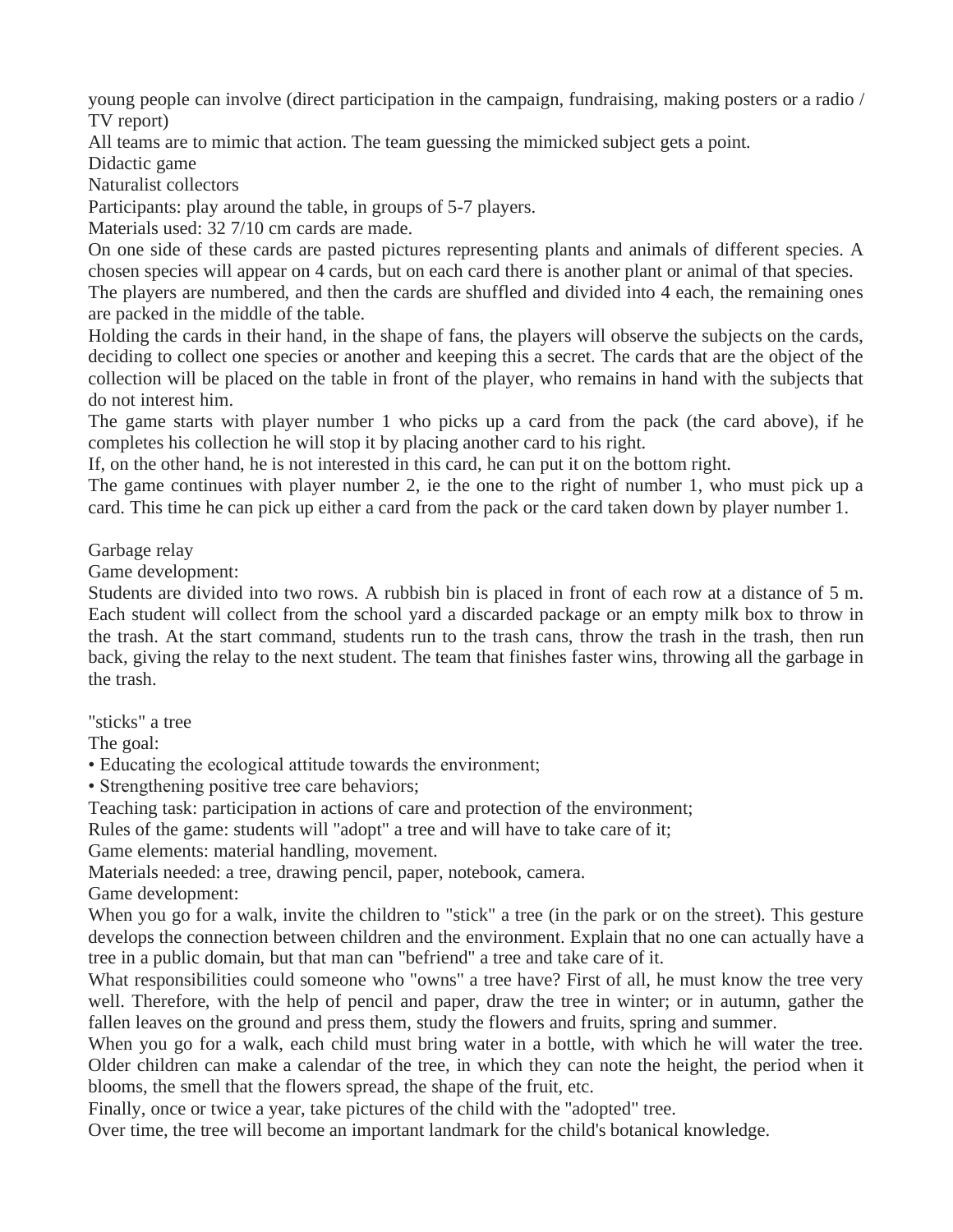"on a trip to the forest"

Purpose:

• Assessing knowledge about environmental protection;

• Evaluation of some practical-household skills;

• Activating interest and pleasure for learning through play, development

Team spirit and competition;

• Formation and development of civilized behaviors;

Teaching task:

Rules of the game: on the way through the forest, the students will discover "traps - surprises" and will have to do what is required of them. - if the tasks have been completed, they will move further into the depths of the forest, until another clue. - the team whose members make the wrong answers, is penalized or will receive a supplement of "work", and the one whose members make a mistake know how to answer correctly will advance faster on the route, reaching the "forester's hut" first.

Game elements: competition, surprise situations, guessing, movement, applause, incentives.

Teaching material: books, polka dots, a living bag, paper, kinder egg packaging, natural bird's nest, food basket, a picture book about nature protection, blankets, cassette player, food waste bin, cutlery and crockery disposable, rewards.

Game development:

The first team will wear red polka dots on their chests, and the second team will wear green polka dots. The start is given and, searching, the children start towards the forest, on the winding path between the trees. They are invited to observe the vegetation of some trees, the shelters of some animals, an anthill, to pick popcorn, to listen to the murmur of a brook that crosses the forest, to save from drowning a small goose that fell into the water, to place it lightly on the grass. green and soft. The children then jump over a brook, notice how the "forest doctor" is doing his duty, and suddenly notice how a living thing hangs on the branch of an oak tree. In it are found some envelopes containing the tickets with certain tasks (questions to be answered):

Team 1: - how is the soil?

- How's the grass?

- How's the air?

Team 2: - how are the trees?

- How are the birds?

- How's the water in the creek?

After the teams answer the questions (we will take the story with us), we will record the answers, we will talk about animals and birds in the forest, what they feed on, what benefits they bring, some curiosities, then we will continue the route to the edge of the forest on the Danube. . Here in a nest of birds that fell, probably from a tall tree we discover through a lot of birds a lot of kinder eggs (packaging). Opening each egg, in turn, we find the questions:

Team 1: - why do plants die?

"What if it weren't for the forest?"

"Why isn't the forest allowed to be cleared?"

"Why do we have to keep this place clean?"

Team 2: - how is the water of the Danube compared to the brook?

- What are the causes? What do you think happens to fish?

- How is the bank of the Danube?

- What are the causes? What about plants and living things?

Forward the team that "did the best". As time goes on, it is proposed to run lightly one after the other to reach the clearing where some pleasant surprises await them. Not far away is the "forester's house", a wooden house with flowers at the windows. Once at this stop, the children discover in the middle of the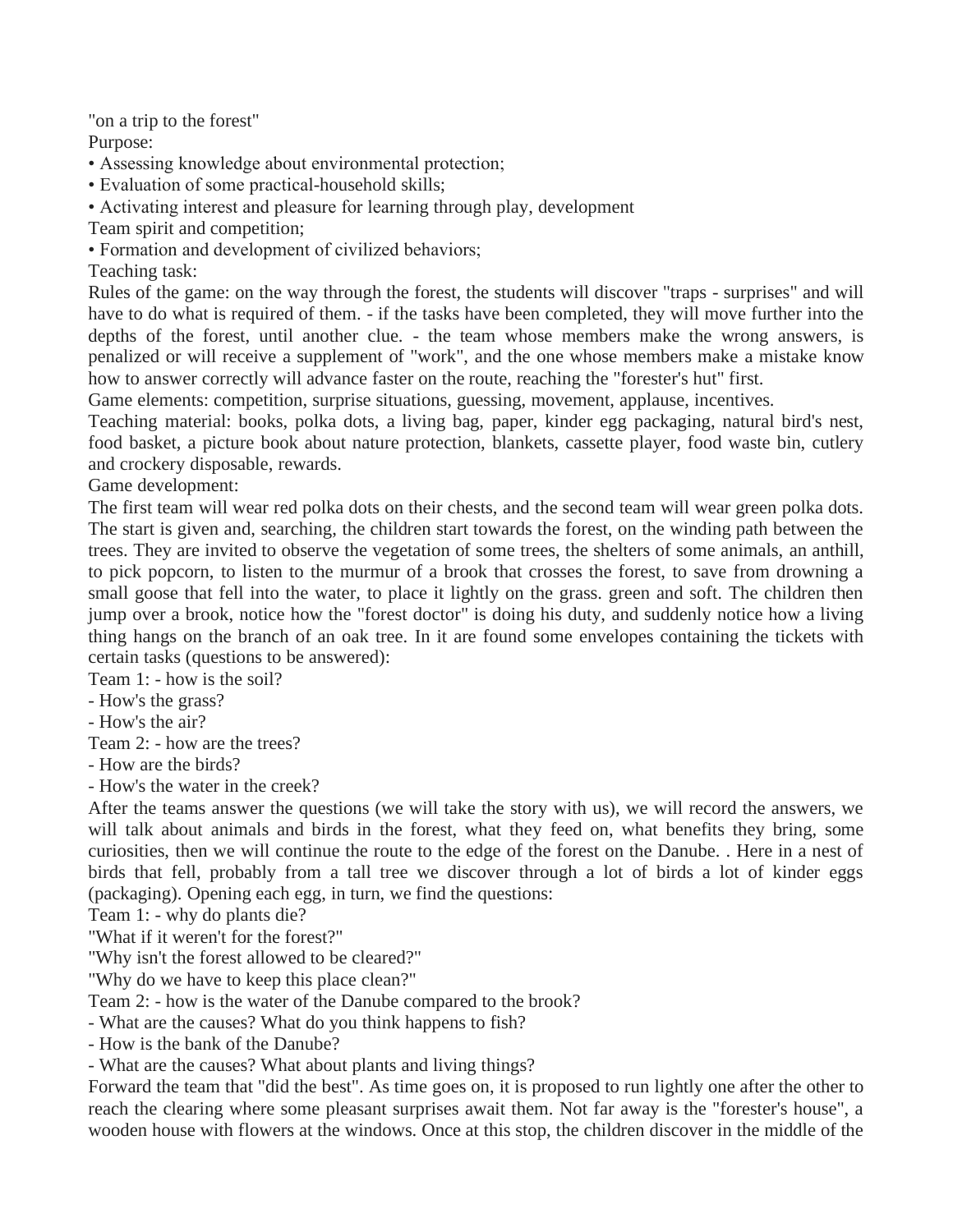sunny meadow a large basket of twigs. Using the method of discovery by surprise, goodies will be taken out of the basket with which the children will feast. Discussions continue on the theme of "protecting nature!" To do this, they will gather their picnic table and deposit their food scraps (bags, plastic bottles, napkins and disposable tableware) in a nearby trash can, which reads, "Keep it clean!" . They are presented here with a previously prepared picture book, which represents different patterns of behavior. Browsing page by page, they will answer "yes" and "no" to the question: - how do you think it is correct? And how not? ''

Team 1: - the image represents a little girl watering the flowers with a sprinkler;

- People who cut and deforest trees;

- A group of people setting up a canteen for birds in a tree;

- A group of children throwing plastic bottles on the water.

Team 2: - a veterinarian dressing a puppy's paw;

- A group of people planting trees and planting flowers;

- A citizen throwing paper down;

- A little girl who kills geese and tramples flowers.

The answers after which the points are totaled will be recorded. The winning team will receive the winning cards.

Something happens

Game development

During a walk, the game leader distributes to each team a sheet of paper on which are written the following questions:

You can show me:

"Something tall and straight?"

- Something bent?
- "Something brilliant?"

- Something round?

- "Something sharp?"
- Something green and yellow?

"Something man-made?"

"Something that can't find its place in nature?"

- Something important for the balance of nature?

The group stops for 5 minutes in a certain area and writes down the answers, which are then read aloud.

## **Elements of ecology in the gymnasium cycle**

The elements of ecology is studied in romanian curriculum on biology discipline (except 7th): 5th grade - recognition of the consequences of human activities and their own behavior on the environment (visits are recommended, trips to promote natural beauty and to observe the effects of human behavior on them).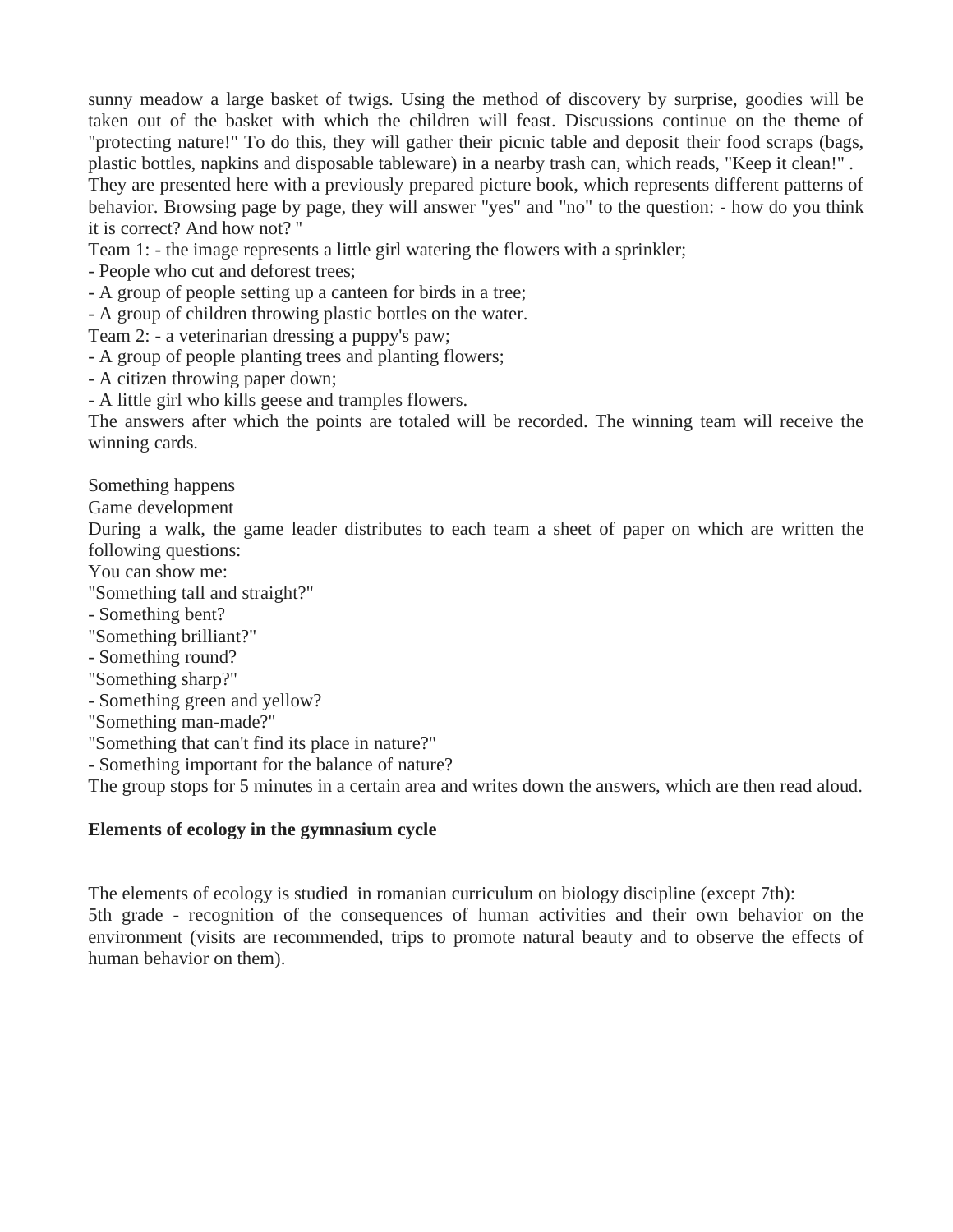

On 6th grade – the objectives of biology curriculum is to identify the relationships between one's own behavior and health



On 8th grade - the manifestation of a healthy lifestyle in a natural environment conducive to life.

# **Elements of ecology in the hight school cycle**

On 9th grade - transfer and integration of knowledge and working methods specific to biology in new contexts (for example, design of environmental protection and conservation activities).

On 10<sup>th</sup> grade the elements of ecology studied at biology is- circulation, excretion, germination (ecological imbalances).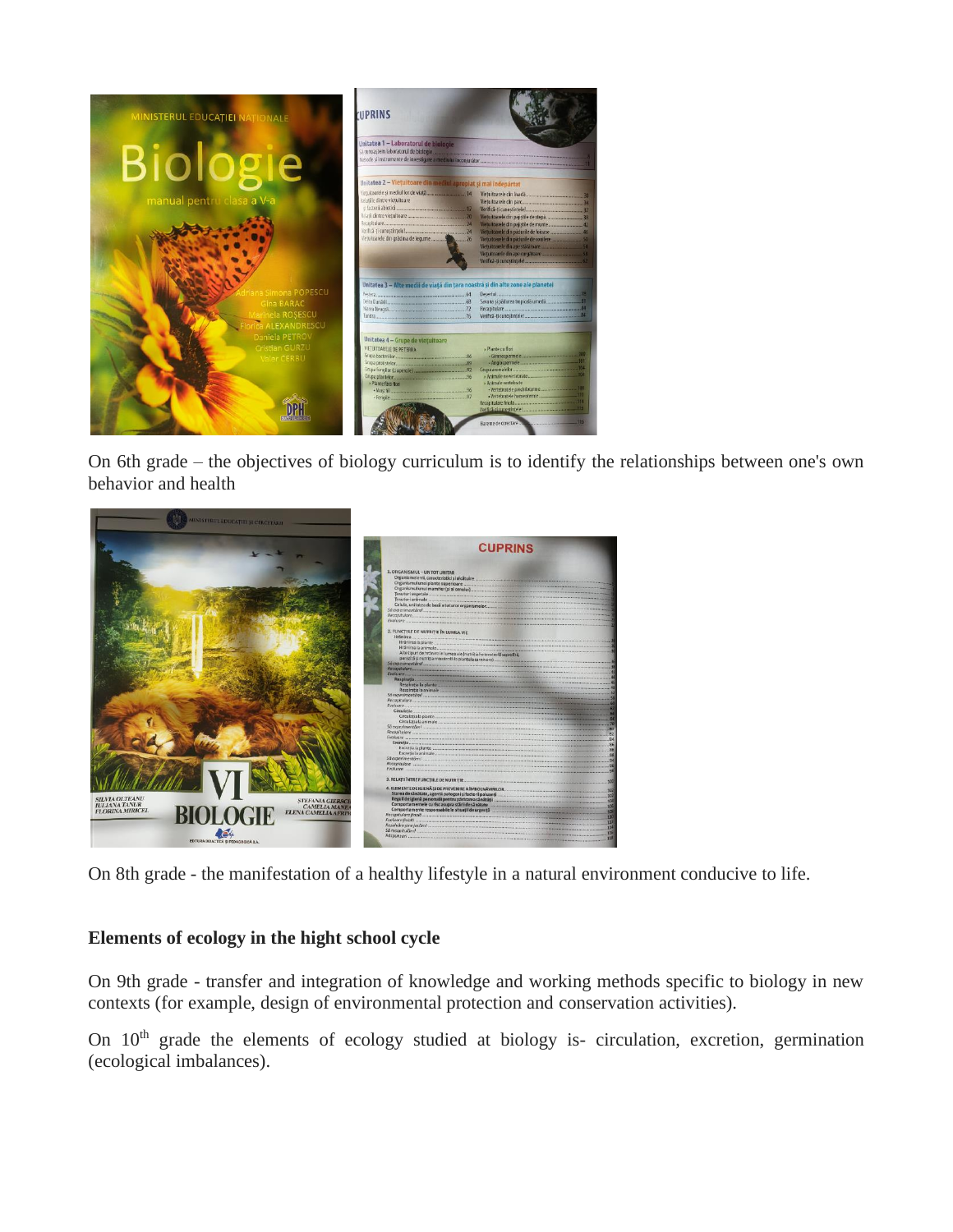

On 12<sup>th</sup> grade the application of rules to maintain human health and environmental conservation measures is the elements studied at biology.



Of course, notions of ecology can be taught in other subjects included in the common core, such as Geography, Technological Education or Civic Education, but also in foreign languages or even sports. But each teacher decides how much and how involved.

On **Geography**, the notions related to ecological education are presented in high school classes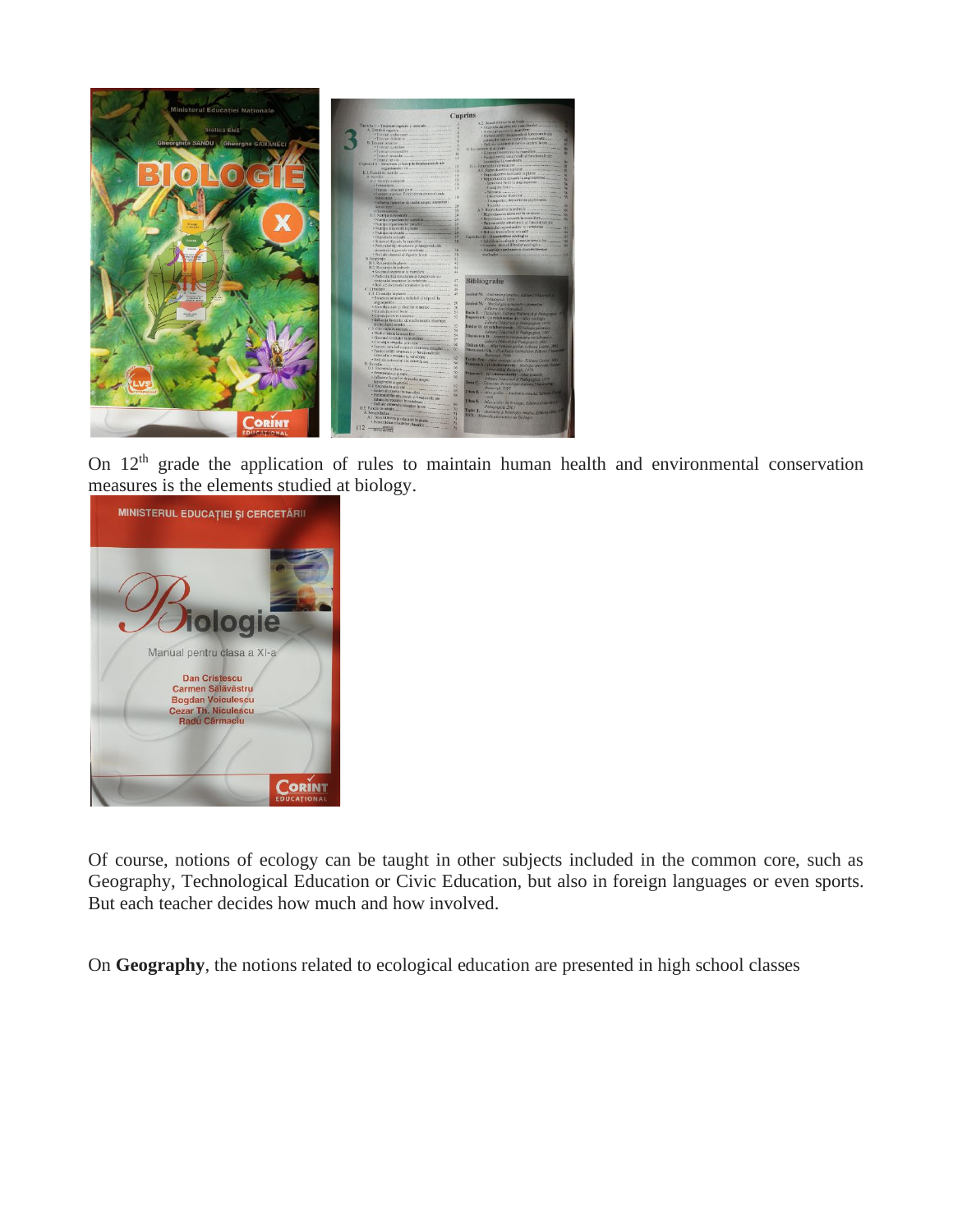

## **Ecological education options in romanian education-** curriculum at the decision of the school

In addition to what they learn in class, students passionate about ecology have the opportunity to choose between the options "Create your environment" and "Ecological education and environmental protection", both being subjects in the curriculum at the decision of the school, at the national level.

According to the Education Law, the curriculum at the school's decision includes optional subjects offered at national level and optional subjects offered at the level of educational units.

"Create your environment!" is an optional subject offer for the curricular area "Mathematics and natural sciences", being designed for one hour per week and which is addressed to students from the 3rd to the 7th grade.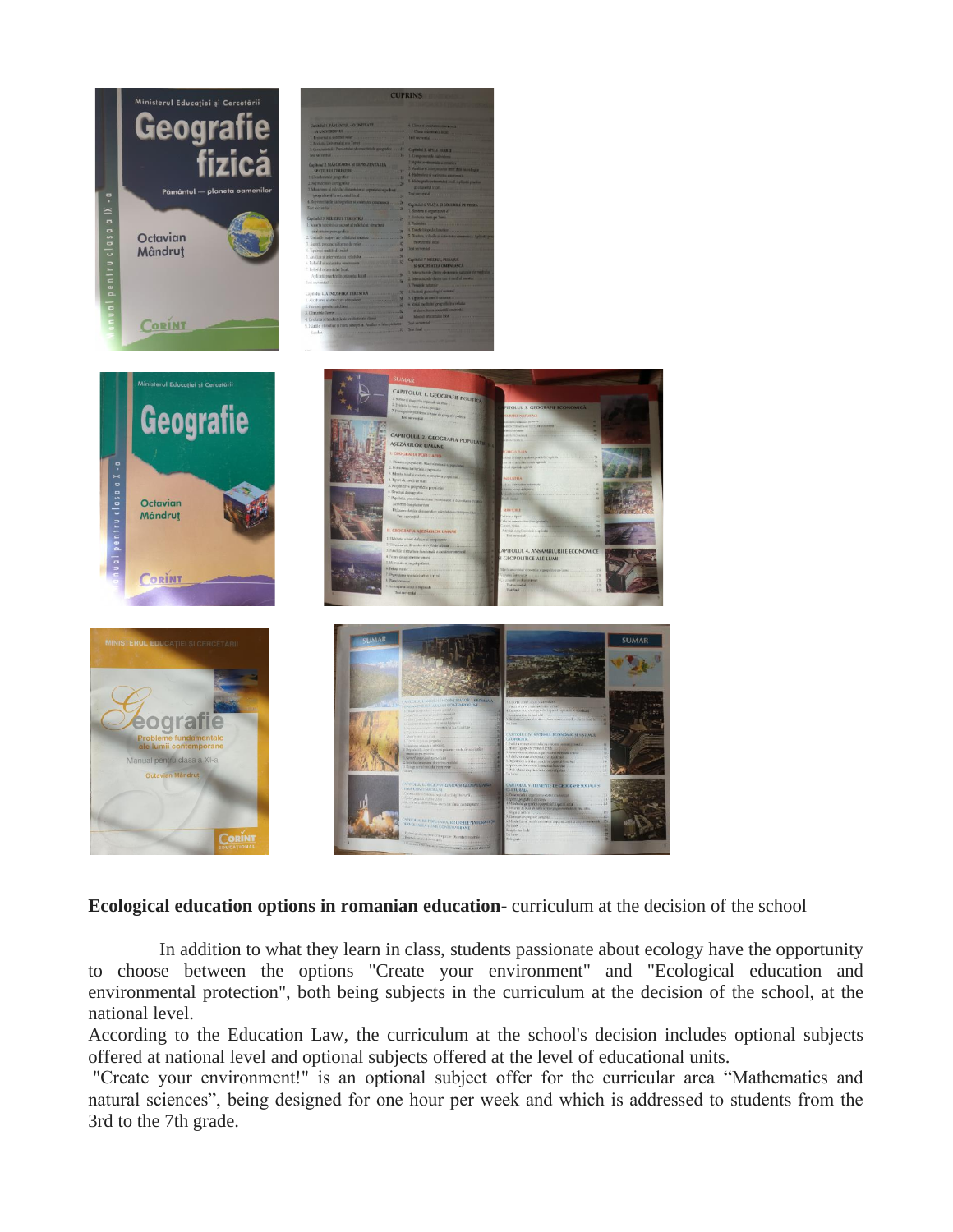Optionally, depending on their age, children will learn to identify human interventions in the environment, solutions related to pollution in the area where they live and the relationship between environmental pollution and quality of life.

One of these curriculum at the decision of the school is Earth our treasure-

| Pământul e comoara noastră   | I. Cuprins                                                             |                           | VIII. SPECII DIFERITE, REGIUNI DIFERITE, IDEI DIFERITE<br>73                                                                                       |
|------------------------------|------------------------------------------------------------------------|---------------------------|----------------------------------------------------------------------------------------------------------------------------------------------------|
|                              |                                                                        |                           | 74<br>PROBLEMELE MEDIULUI IN REGIUNEA POLARA<br><b>DE CE SUNT SPECILE PERICLITATE?</b><br>76                                                       |
|                              | L CUPRINS                                                              |                           | <b>ECOLOCATIA</b><br>81                                                                                                                            |
|                              | IL DRAGI PROFESORI!                                                    |                           | 83<br>LEGENDÀ SI ADEVÀR DESPRE LILIECI<br><b>SUBINTELESURE</b><br>86                                                                               |
|                              |                                                                        |                           |                                                                                                                                                    |
|                              | <b>INTRODUCERE</b>                                                     |                           | IX. PRIVIRE GENERALĂ ASUPRA MEDIULUI                                                                                                               |
|                              | <b>CE ESTE EDUCATIA DE MEDIU?</b>                                      |                           | PRIMEJDILE (RISCURILE) MEDIULUI<br>89                                                                                                              |
|                              | <b>SUGESTEI PENTRU PROFESORI</b><br><b>MULTUMBEI</b>                   |                           | CĂTEVA ÎNTREBÂRI ȘI RĂSPUNSURI PENTRU PROFESOR:<br>$^{91}$                                                                                         |
|                              |                                                                        |                           | X SUGESTII PENTRU PROFESORI<br>96                                                                                                                  |
|                              | <b>III. IMPACTE DE MEDIU</b>                                           | 10                        |                                                                                                                                                    |
|                              | MEDIUL - CE REPREZINTA PENTRU NOL CE DEFINENTE ACEST TERMEN?           | n                         | CATEVA SUGESTII CARE POT FI DE FOLOS PE INTREG ANUL<br>97<br>VÁNÁTOARE DE NECROFOARE: UN JOC PE CARE ELEVII È, VOR JUCA ÎN TIMP CE STUDIAZĂ NATURA |
|                              | <b>CULEGERE DE CUVINTE</b>                                             | 13                        | $^{00}$                                                                                                                                            |
|                              | <b>CONEXEUNI (LEGATURI)</b>                                            | 14                        | 100<br>CUM SĂ ORGANIZĂM O ACȚIUNE DE CURÂȚIRE PROPRIE?                                                                                             |
|                              | <b>MULTUMBEE MEDIULUI</b>                                              | 17                        | 102<br><b>ACTIVITATI ALTERNATIVE DE PROTECTIA MEDIULUI</b>                                                                                         |
|                              | DILEMA MARELUI "PESTE"                                                 | 20                        | 105<br><b>DICTIONAR DE CUVINTE</b>                                                                                                                 |
|                              |                                                                        |                           | 107<br><b>MATERIALE NECESARE</b>                                                                                                                   |
|                              | IV. VALORILE NOASTRE                                                   | $\boldsymbol{\mathit{n}}$ | 108<br><b>SURSE BIBLIOGRAFICE</b>                                                                                                                  |
|                              |                                                                        |                           | <b>ADRESE INTERNET</b><br>109<br>110                                                                                                               |
|                              | <b>COMPORTAMENT DÄUNÄTOR</b>                                           | 23                        | <b>MODEL DE SCRISOARE CÂTRE PÂRINTI</b><br>111<br><b>INDEX PENTRU LECTII</b>                                                                       |
|                              | <b>DEZBATERI DESPRE MEDIU</b>                                          | 26                        | MODEL DE EVALUARE A LECTILOR PROIECTULUI "PÂMÂNTUL E COMOARA NOASTRÂ"<br>112                                                                       |
|                              | <b>CEALFACE?</b>                                                       | 28                        | Матромна<br><b>ERROR! BOOKMARK NOT DEFINED.</b>                                                                                                    |
|                              | <b>NOI CONSTRUIM ACEST ORAS</b>                                        | 37                        |                                                                                                                                                    |
|                              | V. LUMEA DIN JURUL NOSTRU                                              | 34                        |                                                                                                                                                    |
|                              | E NU NUMAI CASA NOASTRÂ                                                | 35                        |                                                                                                                                                    |
|                              | <b>ECOSISTEME DIN CURTEA SCOLII</b>                                    | 39                        |                                                                                                                                                    |
|                              | <b>DACÁ AM TRÁI PE O INSULA</b>                                        | 41                        |                                                                                                                                                    |
|                              | HABITATELE ACVATICE (ACVARIU INTR-O STICLA)                            | 44                        |                                                                                                                                                    |
|                              | <b>EROZRINEA PADURILOR TROPICALE</b>                                   | 47                        |                                                                                                                                                    |
|                              | <b>CLADIREA UNUI MUNTE MARET</b>                                       | 49                        |                                                                                                                                                    |
|                              | VI SCHIMBAREA COMPORTAMENTULUI FATÀ DE MEDIU                           | 52                        |                                                                                                                                                    |
|                              |                                                                        |                           |                                                                                                                                                    |
|                              | PROJECT: SÅ FACEM ORDINE SI CURÂTENIE!<br><b>POLUAREA APELOR</b>       | 53                        |                                                                                                                                                    |
|                              | FESTIVAL DE MEDIU PE TEMA RECICLARII MATERIALELOR                      | 55<br>57                  |                                                                                                                                                    |
|                              | <b>PRODUCEREA HARTIEL</b>                                              | 59                        |                                                                                                                                                    |
|                              | DESEURILE: O PROBLEMÁ ACTUALÁ, PE CARE DESEORI N-O LUÁM ÎN CONSIDERARE | 61                        |                                                                                                                                                    |
|                              | <b>VORBESTE DESCHIS DESPRE RECICLARE!</b>                              | 63                        |                                                                                                                                                    |
|                              | VIL REGENERABILE SAUNU                                                 | 65                        |                                                                                                                                                    |
|                              |                                                                        | 66                        |                                                                                                                                                    |
|                              | <b>TOTULE IMPACHETAT</b><br><b>DACA UN ARBORE E DOBORAT IN PADURE</b>  | 68                        |                                                                                                                                                    |
|                              | <b>CONSERVAREA ENERGIEI</b>                                            | 70                        |                                                                                                                                                    |
| Manual de educație ecologică |                                                                        |                           |                                                                                                                                                    |
|                              |                                                                        |                           |                                                                                                                                                    |
|                              |                                                                        |                           |                                                                                                                                                    |

The curriculum at the decision of the school represents a first step of the decentralization process of the education system, through the right conferred to the school unit to decide on a segment of the National Curriculum.

Freedom of decision at school level is the chance to adapt to an open system, with multiple, flexible options, depending on students' expectations and priorities of the education system and allows the creation of its own ethos.

Integrated to the current command, to make all actors in the field of education responsible for environmental issues, the optional "Ecological education and environmental protection" has an interdisciplinary character, addressing a generous educational segment, from preschool to high school. **Objectivs** 

1.Knowledge of the environment by stimulating curiosity to investigate the surrounding reality.

2. Formation and exercise of practical skills in order to achieve functional objects, practical-utilitarian, from recyclable or reusable materials.

3. Forming a positive attitude towards nature by carrying out ecological education activities.

4.Designed for one hour per week, it is addressed to students in preschool, primary and secondary education, the teacher having the possibility to organize the contents in learning units, in accordance with the local specifics and age and individual characteristics of the students.

In addition, they will be able to collect information on environmental pollution, make interpretations of scenarios created by students, make a "green" newspaper, a photo album, investigations, opinion polls, organize actions to green some spaces, to watch movies about environmental degradation, to debate some cases taken from the local press, to write a guide to ecological behavior.

Through interactive strategies, students are put in a position to observe, analyze, investigate, environmental phenomena and processes, practicing intellectual work skills, while forming a responsible behavior, involved in environmental relations", is the description of the optional " Ecological and environmental education ".